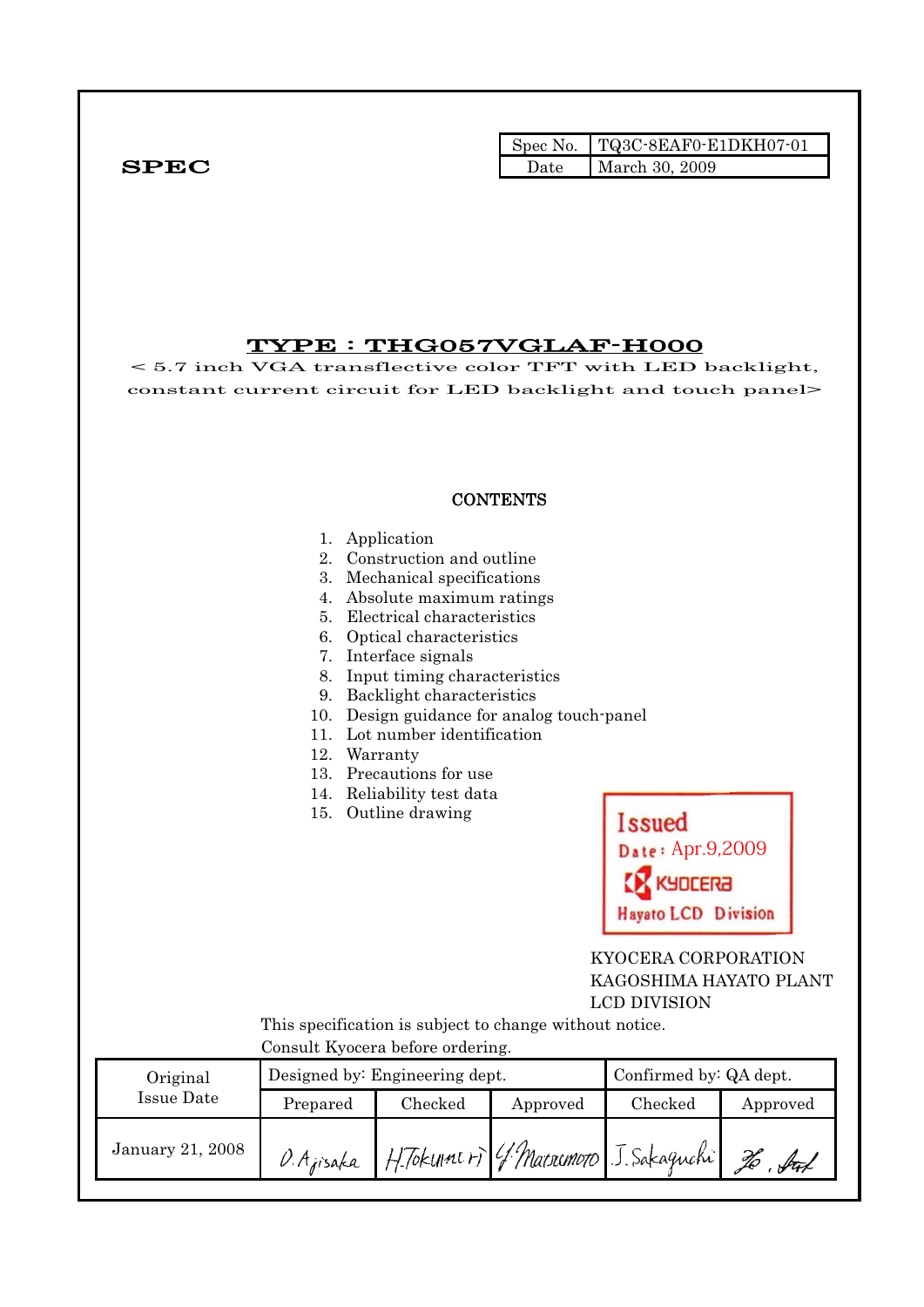| Spec No.              | Part No.         | Page |
|-----------------------|------------------|------|
| TQ3C-8EAF0-E1DKH07-01 | THG057VGLAF-H000 |      |

# Warning

- 1. This Kyocera LCD module has been specifically designed for use only in electronic devices and industrial machines in the area of audio control, office automation, industrial control, home appliances, etc. The module should not be used in applications where the highest level of safety and reliability are required and module failure or malfunction of such module results in physical harm or loss of life, as well as enormous damage or loss. Such fields of applications include, without limitation, medical, aerospace, communications infrastructure, atomic energy control. Kyocera expressly disclaims any and all liability resulting in any way to the use of the module in such applications.
- 2. Customer agrees to indemnify, defend and hold Kyocera harmless from and against any and all actions, claims, damages, liabilities, awards, costs, and expenses, including legal expenses, resulting from or arising out of Customer's use, or sale for use, or Kyocera modules in applications.

# Caution

1. Kyocera shall have the right, which Customer hereby acknowledges, to immediately scrap or destroy tooling for Kyocera modules for which no Purchase Orders have been received from the Customer in a two-year period.

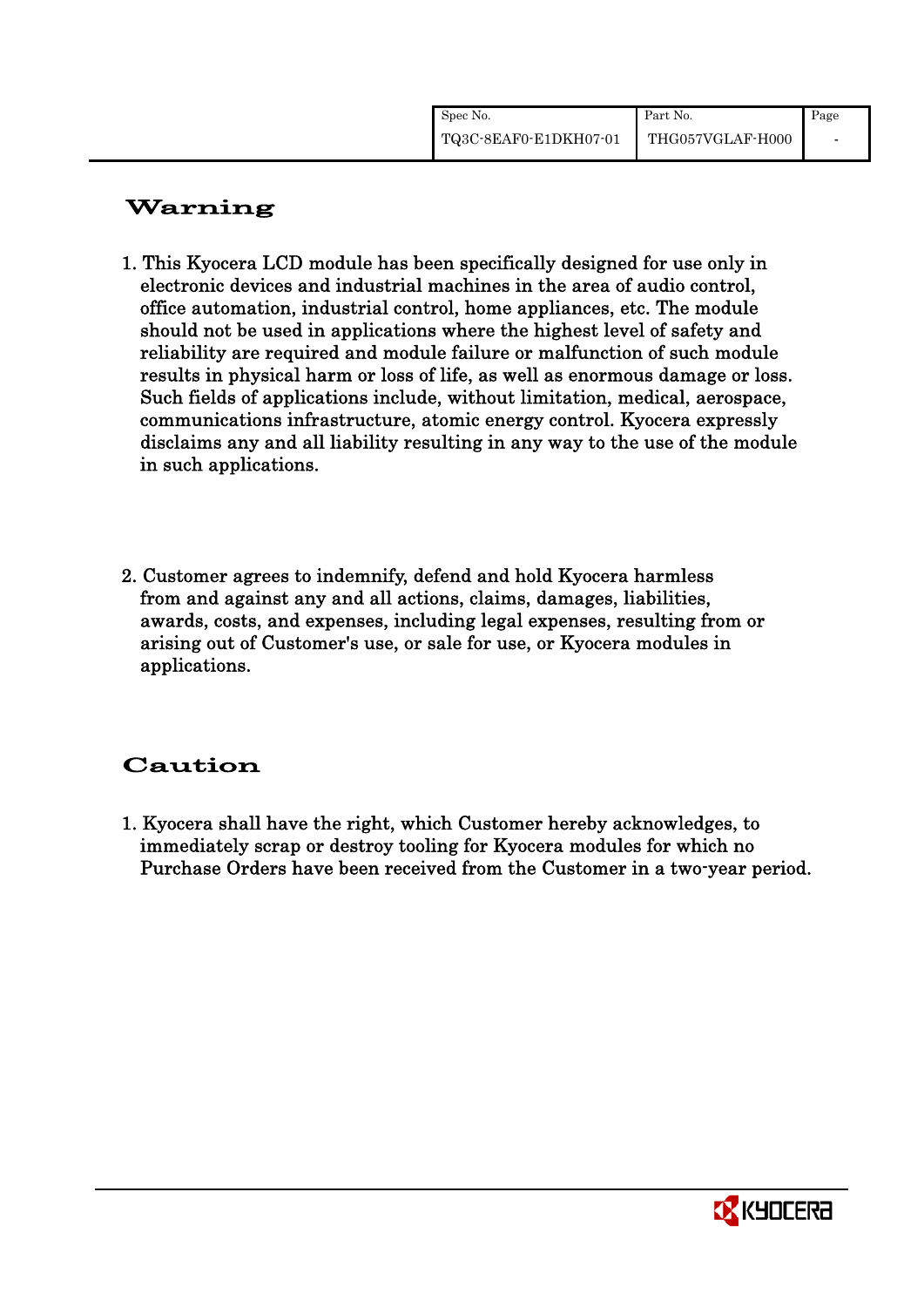|                 |               |                                          |                    |  | Spec No.                       |                                                          | Part No.                |          | Page |
|-----------------|---------------|------------------------------------------|--------------------|--|--------------------------------|----------------------------------------------------------|-------------------------|----------|------|
|                 |               |                                          |                    |  |                                | TQ3C-8EAF0-E1DKH07-01                                    | THG057VGLAF-H000        |          |      |
| Revision record |               |                                          |                    |  |                                |                                                          |                         |          |      |
|                 | Date          |                                          |                    |  | Designed by: Engineering dept. |                                                          | Confirmed by : QA dept. |          |      |
|                 |               | Prepared                                 |                    |  | Checked                        | Approved                                                 | Checked                 | Approved |      |
|                 | Mar. 30, 2009 |                                          |                    |  |                                | O. Ajisaka H. Tokune + J. Macoumoto J. Sakagnchi 26. Auf |                         |          |      |
| Rev.No.         | Date          | Page                                     |                    |  |                                | Descriptions                                             |                         |          |      |
|                 |               | $\overline{\phantom{a}}$<br>$\mathbf{1}$ | Change format      |  | 3. Mechanical specifications   |                                                          |                         |          |      |
|                 |               |                                          | $\sim$ Change Mass |  |                                |                                                          |                         |          |      |
|                 |               | $\boldsymbol{3}$                         |                    |  | 5. Electrical characteristics  | $\sim$ Change Current consumption                        |                         |          |      |
| 01              | Mar. 30, 2009 | $\overline{4}$                           |                    |  | 6. Optical characteristics     |                                                          |                         |          |      |
|                 |               |                                          | $\sim$ Delete ()   |  |                                | $\sim$ Change Chromaticity coordinates                   |                         |          |      |
|                 |               | $11\,$                                   |                    |  | 9. Backlight characteristics   |                                                          |                         |          |      |
|                 |               |                                          |                    |  | $\sim$ Change Supply current   | $\sim$ Change definition of life time                    |                         |          |      |
|                 |               |                                          |                    |  |                                |                                                          |                         |          |      |
|                 |               |                                          |                    |  |                                |                                                          |                         |          |      |

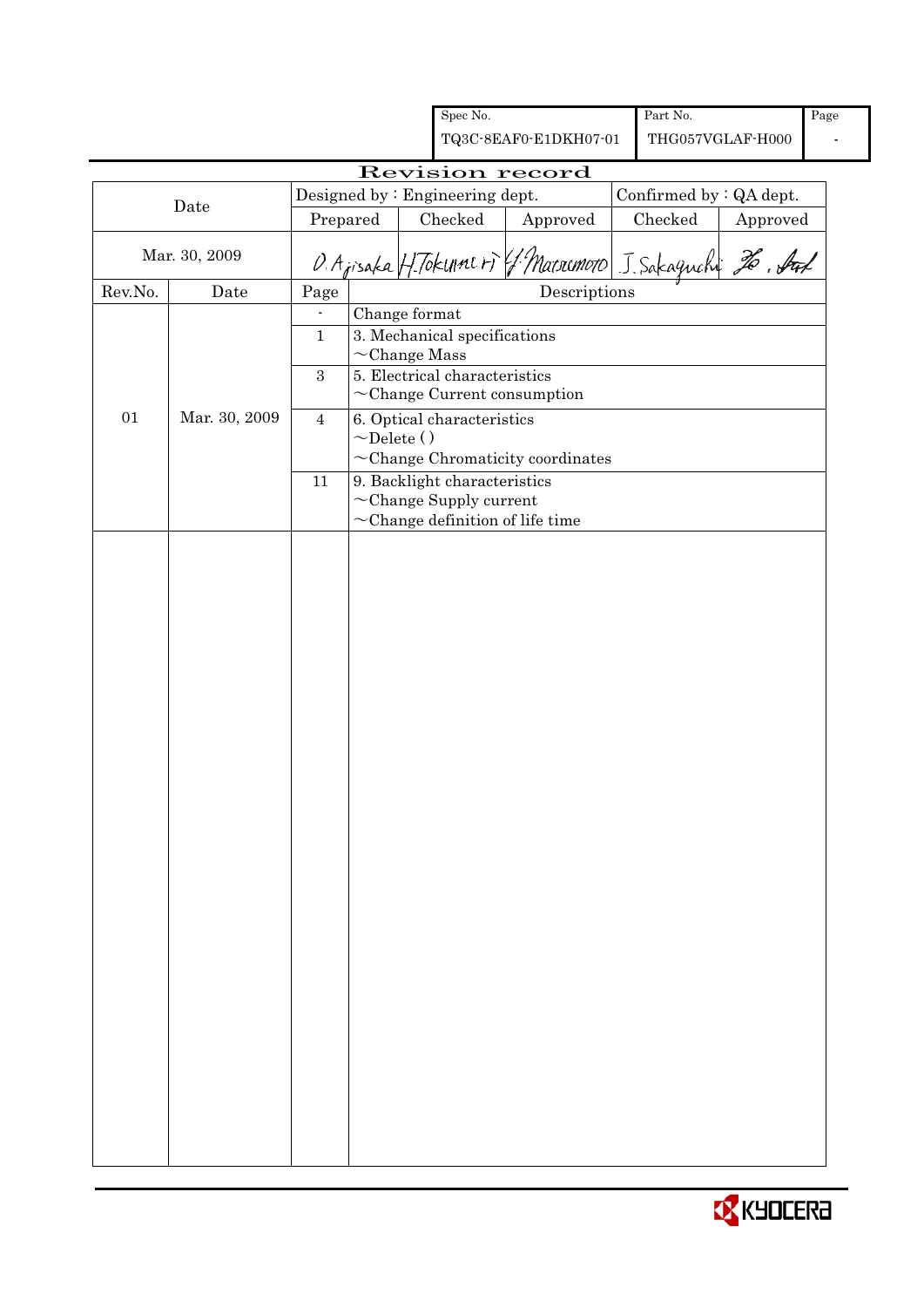## 1. Application

This document defines the specification of THG057VGLAF-H000. (RoHS Compliant)

## 2. Construction and outline

| LCD.               | : Transflective color dot matrix type TFT                                                              |
|--------------------|--------------------------------------------------------------------------------------------------------|
| Backlight system   | $:$ LED                                                                                                |
| Polarizer          | : Glare Anti-reflection treatment                                                                      |
| Additional circuit | : Timing controller, Power supply $(3.3V)$ input)<br>(with constant current circuit for LED Backlight) |
| Touch panel        | : Analog type, Non-Glare treatment                                                                     |

## 3. Mechanical specifications

#### 3-1. LCD

| <b>Item</b>            | Specification                                                   | Unit |
|------------------------|-----------------------------------------------------------------|------|
| Outline dimensions 1)  | 144 (W) $\times$ (104.8) (H) $\times$ 14.5 (D)                  | mm   |
| Active area            | $115.2$ (W) $\times$ 86.4 (H)<br>(14.4cm / 5.7 inch (Diagonal)) | mm   |
| Effective viewing area | $117.2$ (W) $\times$ 88.4 (H)                                   | mm   |
| Dot format             | $640 \times (R,G,B)$ (W) $\times 480$ (H)                       | dot  |
| Dot pitch              | $0.06$ (W) $\times$ 0.18 (H)                                    | mm   |
| 2)<br>Base color       | Normally White                                                  |      |
| Mass                   | 230                                                             | g    |

- 1) Projection not included. Please refer to outline for details.
- 2) Due to the characteristics of the LCD material, the color varies with environmental temperature.

#### 3-2. Touch panel

| Item             | Specification                        | Unit          |
|------------------|--------------------------------------|---------------|
| Input            | Radius-0.8 stylus or Finger          |               |
| Actuation Force  | $0.5 \pm 0.3$                        | N             |
| Transmittance    | Typ. 80                              | $\frac{0}{0}$ |
| Surface hardness | Pencil hardness 2H or more according |               |

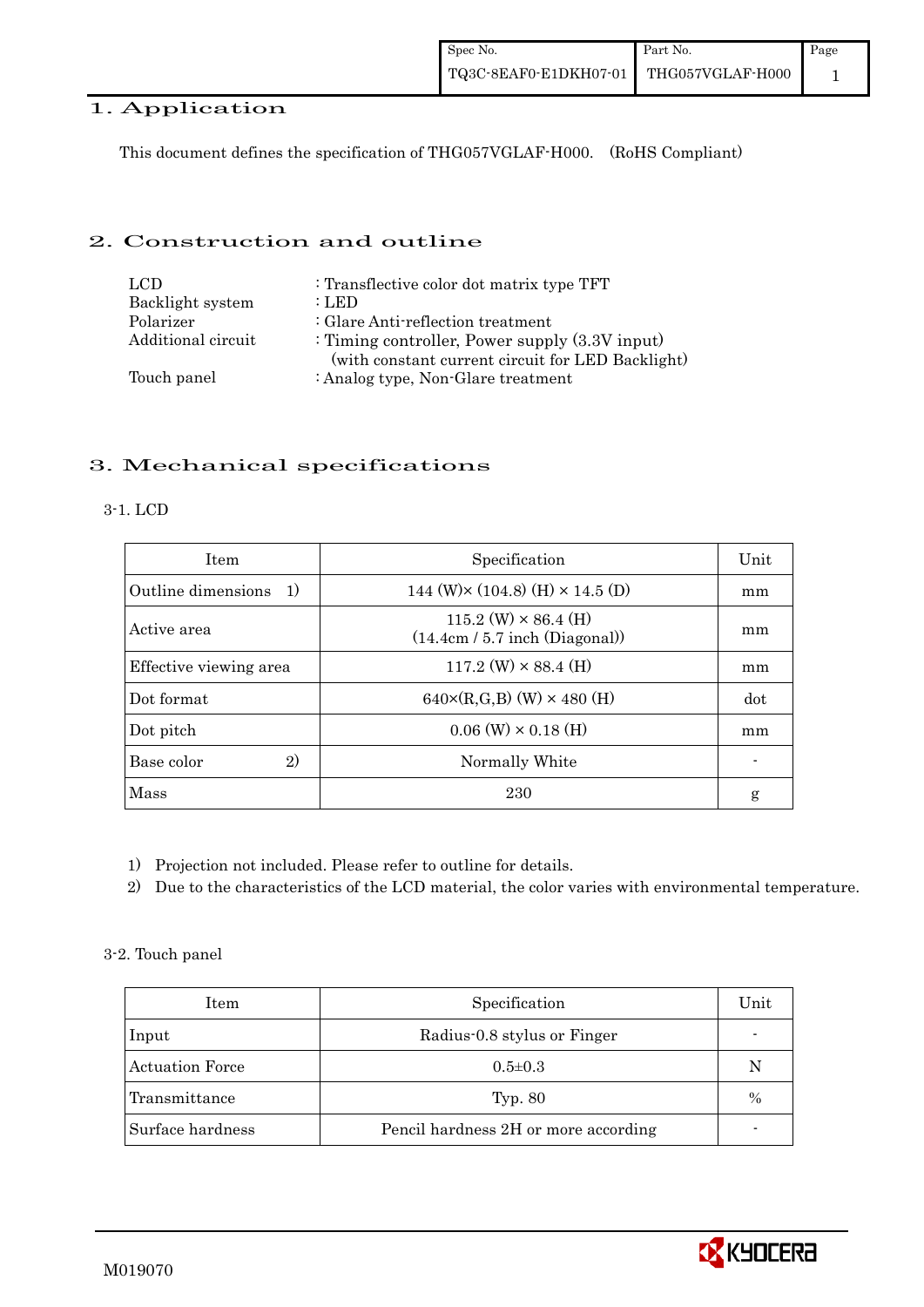## 4. Absolute maximum ratings

| 4-1. Electrical absolute maximum ratings |  |
|------------------------------------------|--|
|                                          |  |

| Item                           | Symbol           | Min.   | Max.             | Unit |
|--------------------------------|------------------|--------|------------------|------|
| Supply voltage                 | $\rm V_{DD}$     |        | 4.0              |      |
| Input signal voltage<br>1.     | $\rm V_{\rm IN}$ | $-0.3$ | 6.0              |      |
| Supply voltage for backlight   | $\rm V_{IN}B$    |        | 6.0              |      |
| Backlight ON-OFF               | <b>BLEN</b>      |        | $V_{\text{IN}}B$ |      |
| Brightness adjust voltage      | VBRT             |        | $V_{IN}B$        |      |
| Supply voltage for touch panel | $\rm V_{TP}$     |        | 6.0              |      |
| Input current of touch panel   | $_{\rm ITP}$     |        | 0.5              | m A  |

## 1) Input signal : CK,  $R0 \sim R5$ ,  $G0 \sim G5$ ,  $B0 \sim B5$ ,  $H_{\text{SYNC}}$ ,  $V_{\text{SYNC}}$ ,  $ENAB$ ,  $R/L$ ,  $U/D$

4-2. Environmental absolute maximum ratings

| Item                                  | Symbol                  | Min.  | Max. | Unit         |
|---------------------------------------|-------------------------|-------|------|--------------|
| Operating temperature                 | Top                     | $-20$ | 70   | $\circ$ C    |
| $\overline{2}$<br>Storage temperature | <b>T</b> <sub>STO</sub> | $-30$ | 80   | $^{\circ}$ C |
| Operating humidity<br>3)              | Hop                     | 10    |      | %RH          |
| Storage humidity<br>3)                | <b>H</b> <sub>sto</sub> | 10    | 4)   | %RH          |
| Vibration                             | $\blacksquare$          | 5)    | 5)   |              |
| Shock                                 |                         | 6)    | 6)   |              |

- 1) Operating temperature means a temperature which operation shall be guaranteed. Since display performance is evaluated at 25°C, another temperature range should be confirmed.
- 2) Temp. =  $-30^{\circ}$ C $<$ 48h, Temp. =  $80^{\circ}$ C $<$ 168h Store LCD at normal temperature/humidity. Keep them free from vibration and shock. An LCD that is kept at a low or a high temperature for a long time can be defective due to other conditions, even if the low or high temperature satisfies the standard. (Please refer to "Precautions for Use" for details.)
- 3) Non-condensing
- 4) Temp. $\leq 40^{\circ}$ C, 85%RH Max.

Temp. >40°C, Absolute humidity shall be less than 85%RH at 40°C.

5)

| Frequency       | $10\sim$ 55 Hz | Acceleration value         |
|-----------------|----------------|----------------------------|
| Vibration width | $0.15$ mm      | $(0.3{\sim}9~{\rm m/s^2})$ |
| Interval        | $10-55-10$ Hz  | 1 minutes                  |

 2 hours in each direction X, Y, Z (6 hours total) EIAJ ED-2531

```
6) Acceleration: 490 m/s2, Pulse width: 11 ms
```

```
3 times in each direction: \pm X, \pm Y, \pm Z
```
EIAJ ED-2531

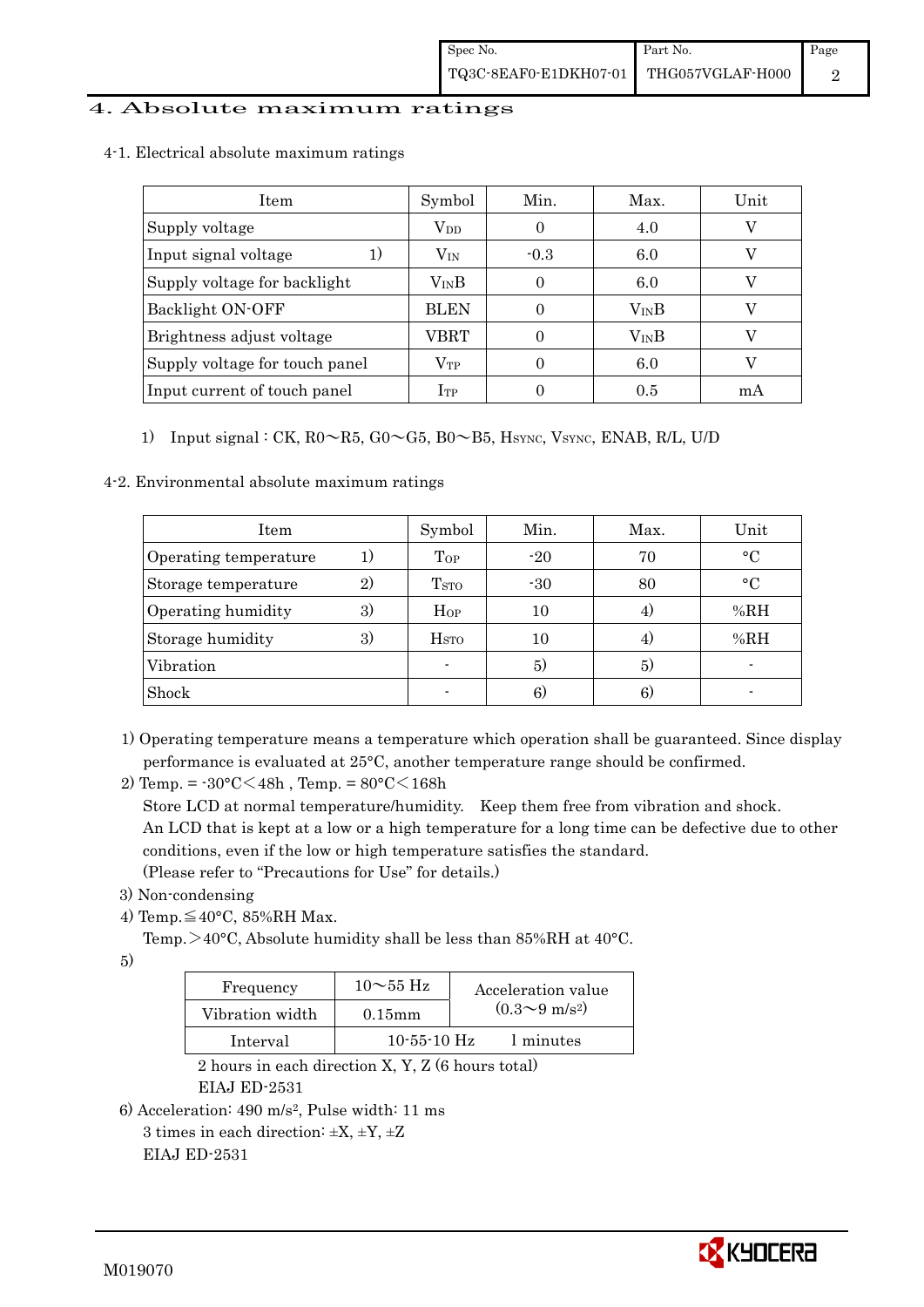## 5. Electrical characteristics

5-1. LCD

|                                 |                 |                          |                    |      | Temp. = $-20 \sim 70$ °C |         |
|---------------------------------|-----------------|--------------------------|--------------------|------|--------------------------|---------|
| Item                            | Symbol          | Condition                | Min.               | Typ. | Max.                     | Unit    |
| Supply voltage                  | $V_{DD}$        | $\overline{\phantom{0}}$ | 3.0                | 3.3  | 3.6                      | V       |
| Current consumption             | $_{\rm{LDD}}$   | 2)                       | $\blacksquare$     | 400  | 520                      | mA      |
| Permissive input ripple voltage | $\rm V_{RP}$    | $\blacksquare$           | $\blacksquare$     |      | 100                      | $mVp-p$ |
|                                 | $\rm V_{II}$    | "Low" level              | $\theta$           |      | 0.3V <sub>DD</sub>       | V       |
| 3)<br>Input signal voltage      | V <sub>IH</sub> | "High" level             | 0.7V <sub>DD</sub> |      | $V_{DD}$                 |         |

## 1) V<sub>DD</sub>-turn-on conditions



## 2) Display pattern:



3) Input signal : CK, R0~R5, G0~G5, B0~B5, HSYNC, VSYNC, ENAB, R/L, U/D

## 5-2. Touch panel

| <b>Item</b>                    | Specification                             |
|--------------------------------|-------------------------------------------|
| Supply voltage for touch panel | 5.0V                                      |
|                                | $xL \sim xR : 200\Omega \sim 1,000\Omega$ |
| Terminal resistance            | $yU \sim yL : 200\Omega \sim 1000\Omega$  |
| Linearity                      | less than $\pm 1.5\%$                     |
| Insulation resistance          | $100M\Omega$ or more at DC25V             |

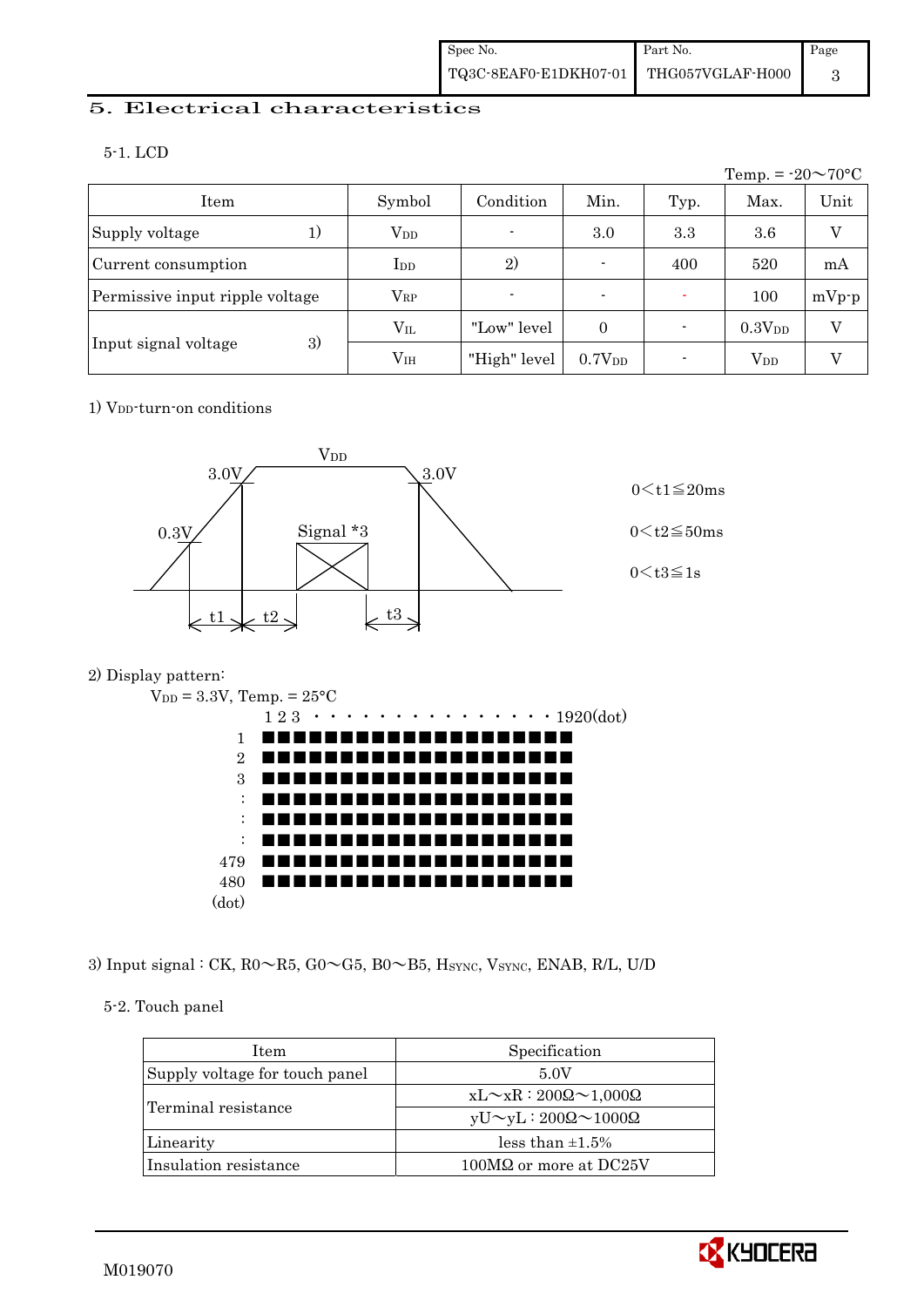# 6. Optical characteristics

#### 6-1. Reflective mode

Measuring spot =  $\phi$  6.0mm, Temp. = 25°C

| Item           |      | Symbol      | Condition                   | Min. | Typ. | Max.                     | Unit |
|----------------|------|-------------|-----------------------------|------|------|--------------------------|------|
|                | Rise | $\tau_r$    | $\theta = \phi = 0^{\circ}$ |      | 10   | $\blacksquare$           | ms   |
| Response time  | Down | T d         | $\theta = \phi = 0^{\circ}$ |      | 20   | $\overline{\phantom{a}}$ | ms   |
| Contrast ratio |      | $_{\rm CR}$ | $\theta = \phi = 0^{\circ}$ | 10   | 20   |                          |      |
| Reflectance    |      | $\varrho$   | $\theta = \phi = 0^{\circ}$ |      | 10   | $\overline{\phantom{0}}$ | $\%$ |

#### 6-2. Transmissive mode

#### Measuring spot =  $\phi$  6.0mm, Temp. = 25°C

| Item                |       | Symbol         | Condition                   | Min.                     | Typ.     | Max.                     | Unit                     |  |
|---------------------|-------|----------------|-----------------------------|--------------------------|----------|--------------------------|--------------------------|--|
|                     | Rise  | $\tau_r$       | $\theta = \phi = 0^{\circ}$ | $\overline{a}$           | 10       | $\overline{\phantom{0}}$ | ms                       |  |
| Response time       | Down  | $\tau$ d       | $\theta = \phi = 0^{\circ}$ | $\overline{\phantom{a}}$ | 20       |                          | ms                       |  |
|                     |       | $\theta$ upper |                             | $\overline{\phantom{a}}$ | $45\,$   | $\overline{\phantom{0}}$ |                          |  |
|                     |       | $\theta$ lower | $CR \ge 10$                 |                          | 80       |                          | deg.                     |  |
| Viewing angle range |       | $\phi$ left    |                             |                          | 80       |                          |                          |  |
|                     |       | $\phi$ RIGHT   |                             | $\overline{\phantom{a}}$ | 80       | $\overline{\phantom{a}}$ | deg.                     |  |
| Contrast ratio      |       | CR             | $\theta = \phi = 0^{\circ}$ | 100                      | 150      | $\overline{\phantom{0}}$ | $\overline{\phantom{a}}$ |  |
| <b>Brightness</b>   |       | L              | IF=25mA/Line                | 80                       | 120      |                          | cd/m <sup>2</sup>        |  |
|                     | Red   | $\mathbf X$    | $\theta = \phi = 0^{\circ}$ | 0.51                     | $0.56\,$ | 0.61                     |                          |  |
|                     |       | У              |                             | 0.32                     | 0.37     | 0.42                     |                          |  |
|                     | Green | $\mathbf X$    |                             | 0.31                     | 0.36     | 0.41                     |                          |  |
| Chromaticity        |       | У              | $\theta = \phi = 0^{\circ}$ | 0.49                     | 0.54     | 0.59                     |                          |  |
| coordinates         | Blue  | $\mathbf X$    | $\theta = \phi = 0^{\circ}$ | 0.11                     | 0.16     | 0.21                     |                          |  |
|                     |       | $\mathbf y$    |                             | 0.13                     | 0.18     | 0.23                     |                          |  |
|                     |       | $\mathbf X$    | $\theta = \phi = 0^{\circ}$ | 0.29                     | 0.34     | 0.39                     |                          |  |
|                     | White | $\mathbf y$    |                             | 0.32                     | 0.37     | 0.42                     |                          |  |

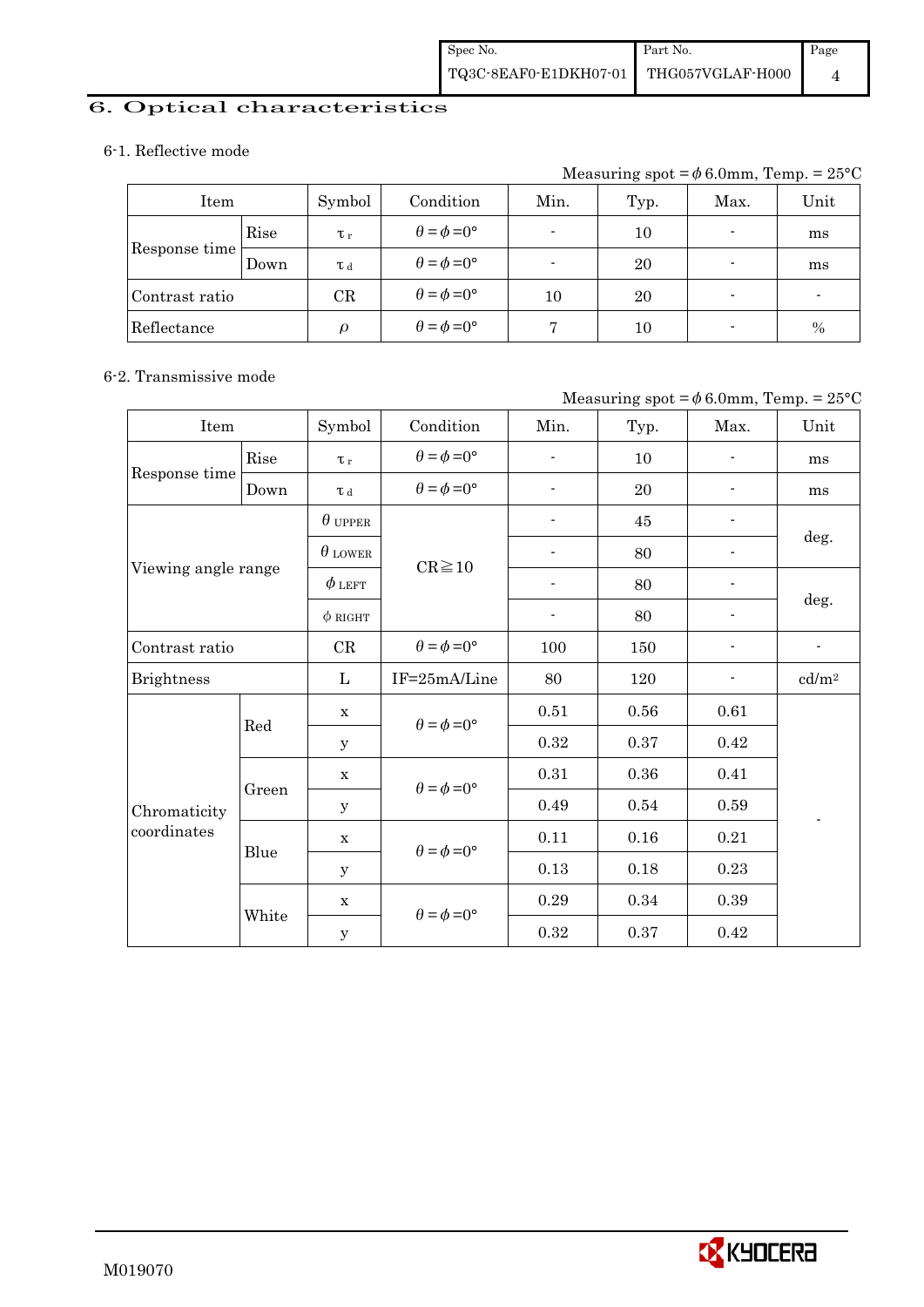#### 6-3. Definition of Reflectance

$$
\rho \text{ (Reflectance)} = \frac{\text{Measured Reflection Brightness}}{\text{Reflection Brightness against Standard White Board}}
$$
 × 100%

## 6-4. Definition of Contrast(Reflective Mode)

$$
CR(Contrast) = \frac{Reference at all pixels "White" } {Reference at all pixels "Black" }
$$

#### 6-5. Definition of Contrast(Transmissive mode)

$$
CR(Contrast) = \frac{Brightness \text{ at all pixels "White"}}{Brightness \text{ at all pixels "Black"}}
$$

#### 6-6. Definition of response time



#### 6-7. Definition of viewing angle



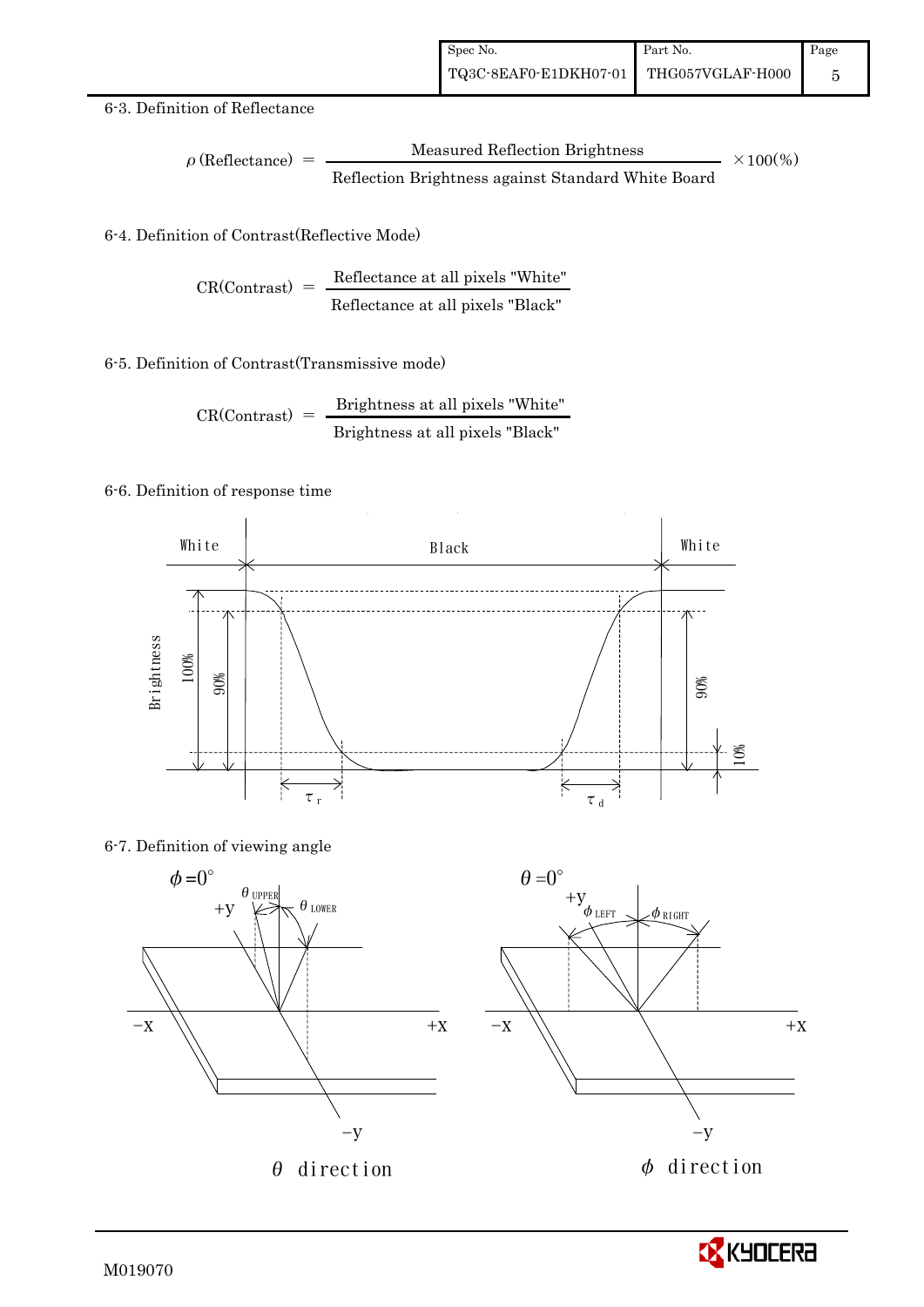#### 6-8. Brightness measuring points



1) Rating is defined on the average in the viewing area.

2) Measured 30 minutes after the LED is powered on. (Ambient temp. = 25°C)

6-9. Measurement method of reflecrtance



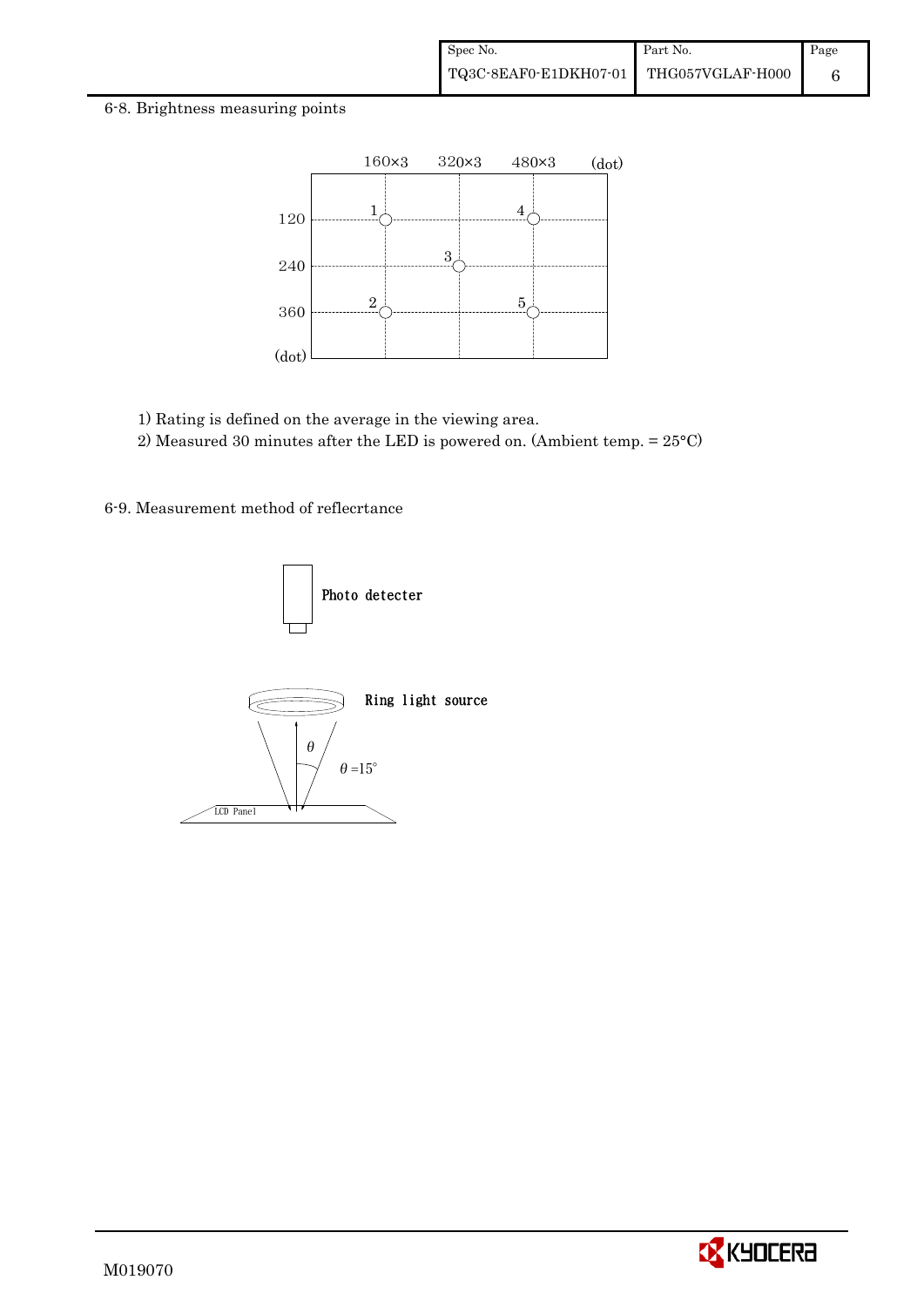## 7. Interface signals

|  | ٧ |
|--|---|

| No.            | Symbol               | Description                                                                      | $\rm I/O$                | <b>Note</b> |
|----------------|----------------------|----------------------------------------------------------------------------------|--------------------------|-------------|
| $\mathbf 1$    | <b>GND</b>           | <b>GND</b>                                                                       |                          |             |
| $\overline{2}$ | <b>CK</b>            | Clock signal for sampling each data signal                                       | $\mathbf I$              |             |
| 3              | <b>H</b> sync        | Horizontal synchronous signal (negative)                                         | $\rm I$                  |             |
| $\overline{4}$ | $\rm{V}_{\rm{SYNC}}$ | Vertical synchronous signal (negative)                                           | $\mathbf I$              |             |
| $\overline{5}$ | <b>GND</b>           | <b>GND</b>                                                                       | $\blacksquare$           |             |
| 6              | R <sub>0</sub>       | RED data signal (LSB)                                                            | $\mathbf I$              |             |
| $\overline{7}$ | R1                   | RED data signal                                                                  | $\mathbf I$              |             |
| 8              | $\mathbf{R}2$        | RED data signal                                                                  | $\mathbf I$              |             |
| 9              | R3                   | RED data signal                                                                  | $\bf I$                  |             |
| 10             | R <sub>4</sub>       | RED data signal                                                                  | I                        |             |
| 11             | ${\rm R5}$           | RED data signal (MSB)                                                            | $\mathbf I$              |             |
| 12             | <b>GND</b>           | <b>GND</b>                                                                       | $\blacksquare$           |             |
| 13             | G <sub>0</sub>       | GREEN data signal (LSB)                                                          | $\mathbf I$              |             |
| 14             | G1                   | GREEN data signal                                                                | $\mathbf I$              |             |
| 15             | G <sub>2</sub>       | GREEN data signal                                                                | I                        |             |
| 16             | G <sub>3</sub>       | GREEN data signal                                                                | $\bf I$                  |             |
| 17             | G <sub>4</sub>       | GREEN data signal                                                                | T                        |             |
| 18             | G5                   | GREEN data signal (MSB)                                                          | I                        |             |
| 19             | <b>GND</b>           | <b>GND</b>                                                                       |                          |             |
| 20             | B <sub>0</sub>       | BLUE data signal (LSB)                                                           | I                        |             |
| 21             | B1                   | BLUE data signal                                                                 | I                        |             |
| 22             | B <sub>2</sub>       | BLUE data signal                                                                 | I                        |             |
| 23             | B <sub>3</sub>       | BLUE data signal                                                                 | $\bf I$                  |             |
| 24             | B4                   | BLUE data signal                                                                 | I                        |             |
| 25             | B5                   | BLUE data signal (MSB)                                                           | $\rm I$                  |             |
| 26             | <b>GND</b>           | <b>GND</b>                                                                       | $\overline{\phantom{a}}$ |             |
| 27             | <b>ENAB</b>          | Signal to settle the horizontal display position (positive)                      | I                        | 1)          |
| 28             | $V_{DD}$             | 3.3V power supply                                                                | $\mathbf{r}$             |             |
| 29             | $\rm V_{DD}$         | 3.3V power supply                                                                |                          |             |
| 30             | R/L                  | Horizontal display mode select signal<br>L: Normal, H: Left / Right reverse mode | $\mathbf I$              | 2)          |
| 31             | U/D                  | Vertical display mode select signal<br>H: Normal, L: Up / Down reverse mode      | $\rm I$                  | 2)          |
| 32             | NC                   | No connect                                                                       | $\overline{\phantom{a}}$ |             |
| 33             | <b>GND</b>           | <b>GND</b>                                                                       | $\overline{\phantom{a}}$ |             |

Recommended matching FFC or FPC : 0.5mm pitch

- LCD connector : IMSA-9632S-33Z02-GF1 (IRISO)
	-

 1) The horizontal display start timing is settled in accordance with a rising timing of ENAB signal. In case ENAB is fixed "Low", the horizontal start timing is determined. Don't keep ENAB "High" during operation.

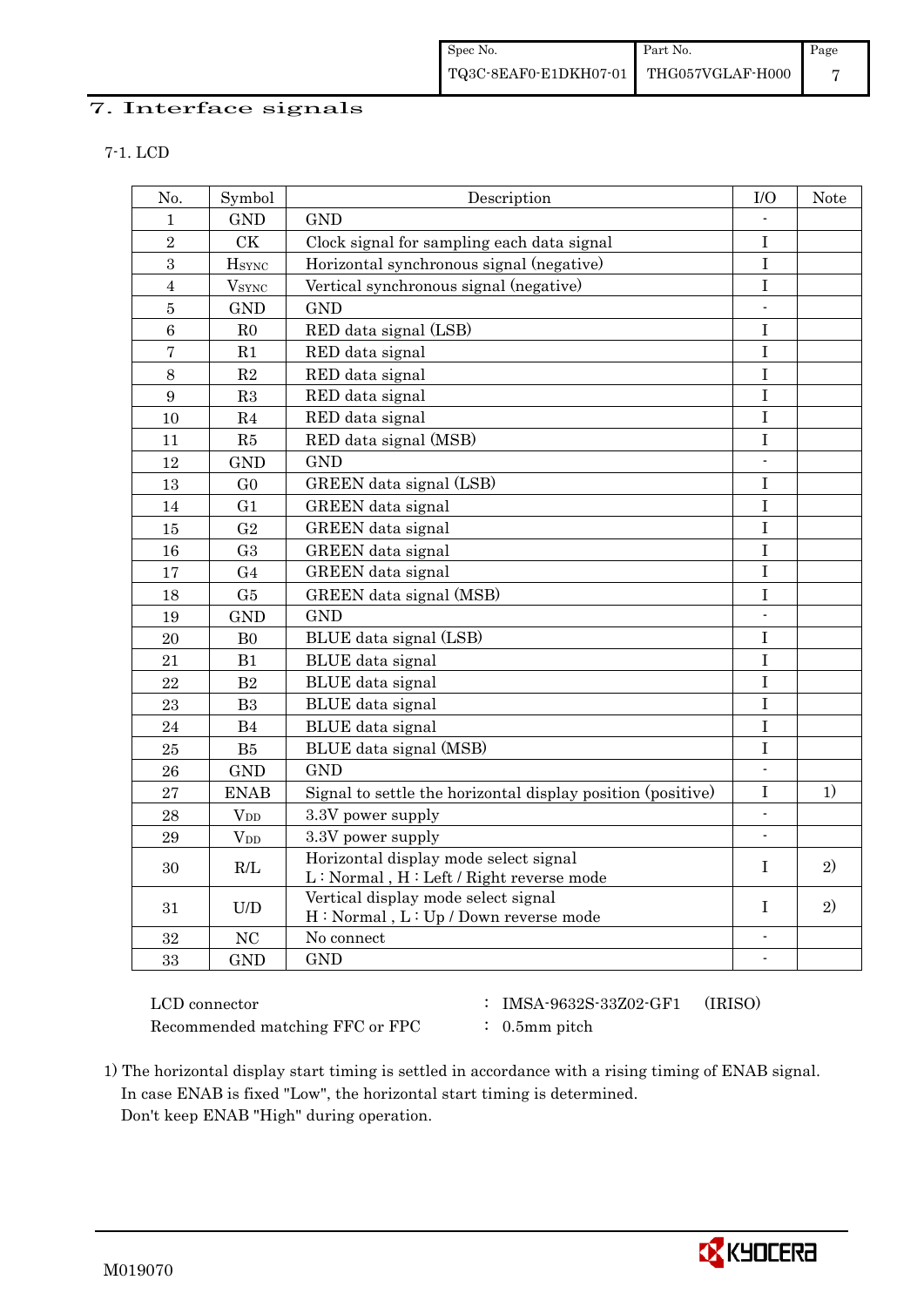Spec No. TQ3C-8EAF0-E1DKH07-01 Part No. THG057VGLAF-H000 Page 8



#### 7-2. LED

2)

| No.            | Symbol        | Description                      |
|----------------|---------------|----------------------------------|
| 1              | $V_{IN}B$     |                                  |
| $\overline{2}$ | $V_{IN}B$     |                                  |
| 3              | $\rm V_{IN}B$ |                                  |
| 4              | $V_{IN}B$     | Power supply for LED backlight   |
| 5              | $V_{IN}B$     |                                  |
| 6              | $V_{IN}B$     |                                  |
| 7              | $V_{IN}B$     |                                  |
| 8              | $V_{IN}B$     |                                  |
| 9              | <b>BLEN</b>   | Backlight ON-OFF (H: ON, L: OFF) |
| 10             | VBRT          | Brightness adjust voltage        |
| 11             | <b>GNDB</b>   |                                  |
| 12             | <b>GNDB</b>   |                                  |
| 13             | <b>GNDB</b>   |                                  |
| 14             | <b>GNDB</b>   | GND for LED backlight            |
| 15             | <b>GNDB</b>   |                                  |
| 16             | <b>GNDB</b>   |                                  |
| 17             | <b>GNDB</b>   |                                  |
| 18             | <b>GNDB</b>   |                                  |

| LCD side connector                                       | $: 08 - 6212 - 018 - 340 - 800 +$ | (ELCO) |
|----------------------------------------------------------|-----------------------------------|--------|
| Recommended matching FFC or FPC $\therefore$ 0.5mm pitch |                                   |        |

#### 7-3. Touch panel

| No. | Symbol | Description      |  |  |  |
|-----|--------|------------------|--|--|--|
|     |        | y-Upper terminal |  |  |  |
|     | XI.    | x-Left terminal  |  |  |  |
|     | ٦T I   | y-Lower terminal |  |  |  |
|     | хK     | x-Right terminal |  |  |  |

| Touch panel side connector                            | $\therefore$ 1.25 mm pitch |       |
|-------------------------------------------------------|----------------------------|-------|
| Recommended matching connector : Series FE, FFS (JST) |                            |       |
|                                                       | $\colon$ KCA-K4R           | (DMC) |

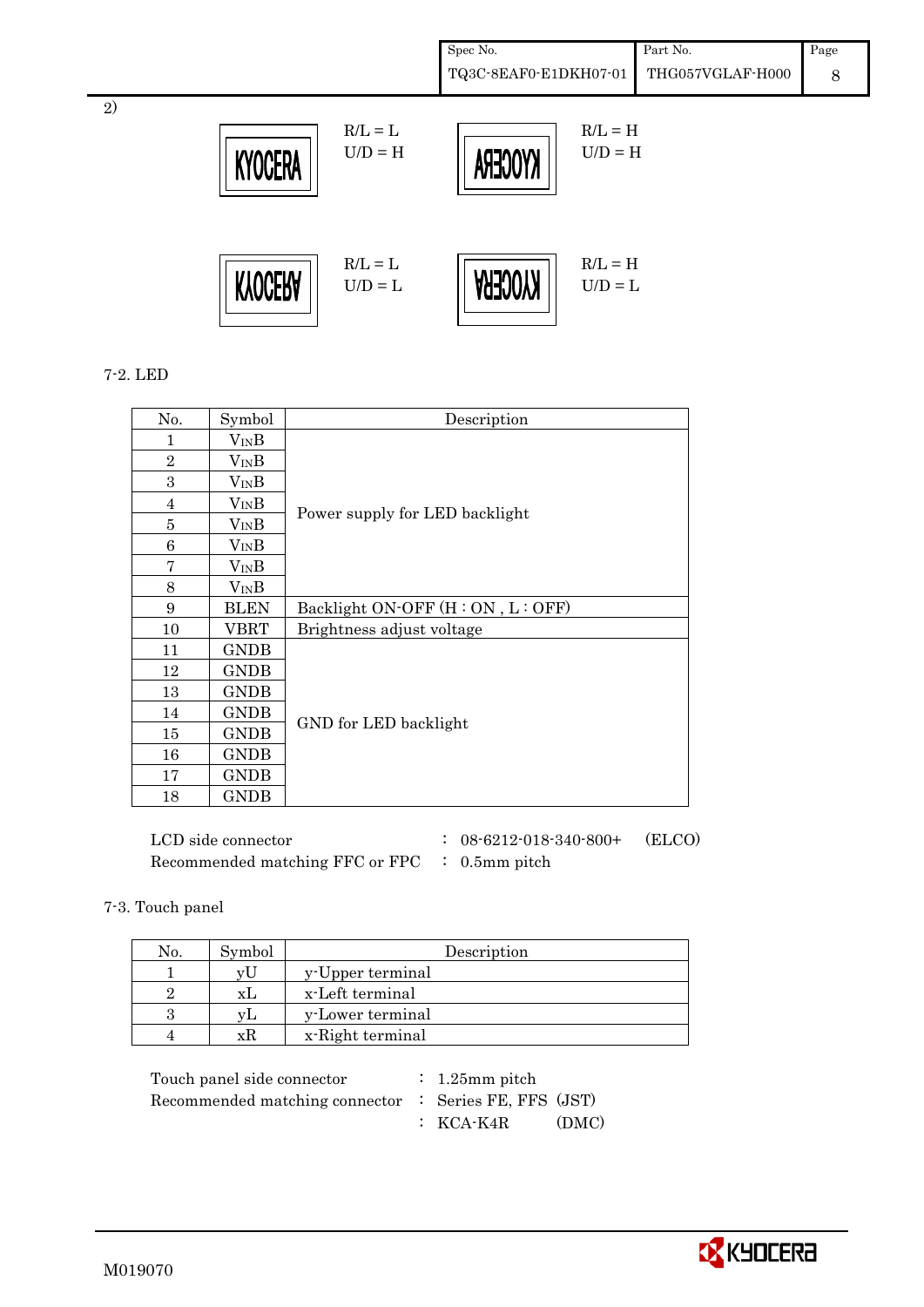#### 8. Input timing characteristics

|                                      | Item        | Symbol | Min            | Typ      | Max                | Unit          | <b>Note</b> |
|--------------------------------------|-------------|--------|----------------|----------|--------------------|---------------|-------------|
|                                      | Frequency   | 1/Tc   | 25.18          |          | 28.33              | MHz           |             |
| Clock                                | Duty ratio  | Tch/Tc | 40             | 50       | 60                 | $\frac{0}{0}$ |             |
| Data                                 | Set up time | Tds    | 5              |          |                    | ns            |             |
|                                      | Hold time   | Tdh    | 10             |          |                    | ns            |             |
|                                      | Cycle       | TH     | 30.0           | $31.8\,$ |                    | $\mu$ s       |             |
| Horizontal sync.<br>signal           |             |        | 770            | 800      | 900                | clock         |             |
|                                      | Pulse width | THp    | $\overline{2}$ | 96       | 200                | clock         |             |
| Vertical sync.                       | Cycle       | TV     | 515            | 525      | 560                | line          |             |
| signal                               | Pulse width | TVp    | $\overline{2}$ |          | 34                 | line          |             |
| Horizontal display period            |             | THd    | 640            |          |                    | clock         |             |
| Hsync, Clock phase difference        |             | THc    | 10             |          | $Te-10$            | ns            |             |
| Hsync-Vsync. phase difference        |             | TVh    | Tc             |          | TH-TH <sub>p</sub> | ns            |             |
| Vertical sync. signal start position |             | TVs    | 34             |          |                    | line          |             |
| Vertical display period              |             | TVd    | 480            |          |                    | line          |             |

#### 8-1. Timing characteristics

1) In case of lower frequency, the deterioration of the display quality, flicker etc., may occur.

## 8-2. Horizontal display position

The horizontal display position is determined by ENAB signal.

| Item                                               |             | Symbol | Min | Typ | Max     | Unit  | Note |
|----------------------------------------------------|-------------|--------|-----|-----|---------|-------|------|
| Enable signal                                      | Set up time | Tes    |     |     | $Tc-10$ | ns    |      |
|                                                    | Pulse width | Tep    |     | 640 | TH-10   | clock |      |
| H <sub>SYNC</sub> – Enable signal phase difference |             | The    | 44  |     | 104     | clock |      |

1) When ENAB is fixed at "Low", the display starts from the data of C104(clock) as shown in 8-5.

2) The horizontal display position is determined by ENAB signal.

## 8-3. Vertical display position

- 1) The vertical display position (TVs) is fixed at 34th line.
- 2) ENAB signal is independent of vertical display position.

## 8-4. Input Data Signals and Display position on the screen

| D2, DH1<br>D3, DH1<br>D1, DH1<br>D2, DH2<br>D3, DH2<br>D1, DH2 |             | D640, DH1 |
|----------------------------------------------------------------|-------------|-----------|
|                                                                | R<br>G<br>в |           |
|                                                                |             |           |
| D1, DH480 D2, DH480 D3, DH480                                  |             |           |

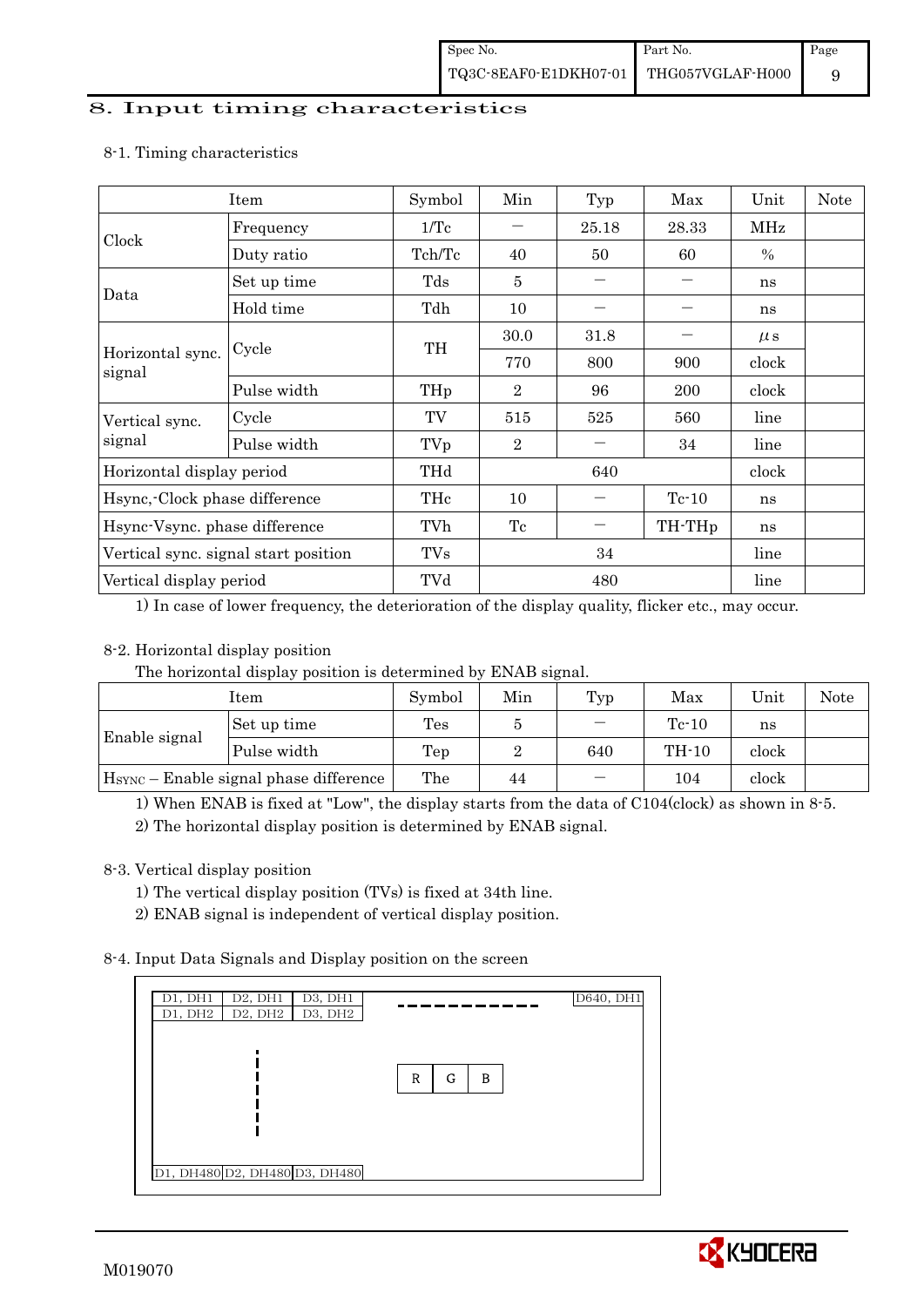

8-5. Input timing characteristics

1) When ENAB is fixed "Low" ,the display starts from the data of C104(Clock).

2) The vertical display position(TVs) is fixed at 34th line.

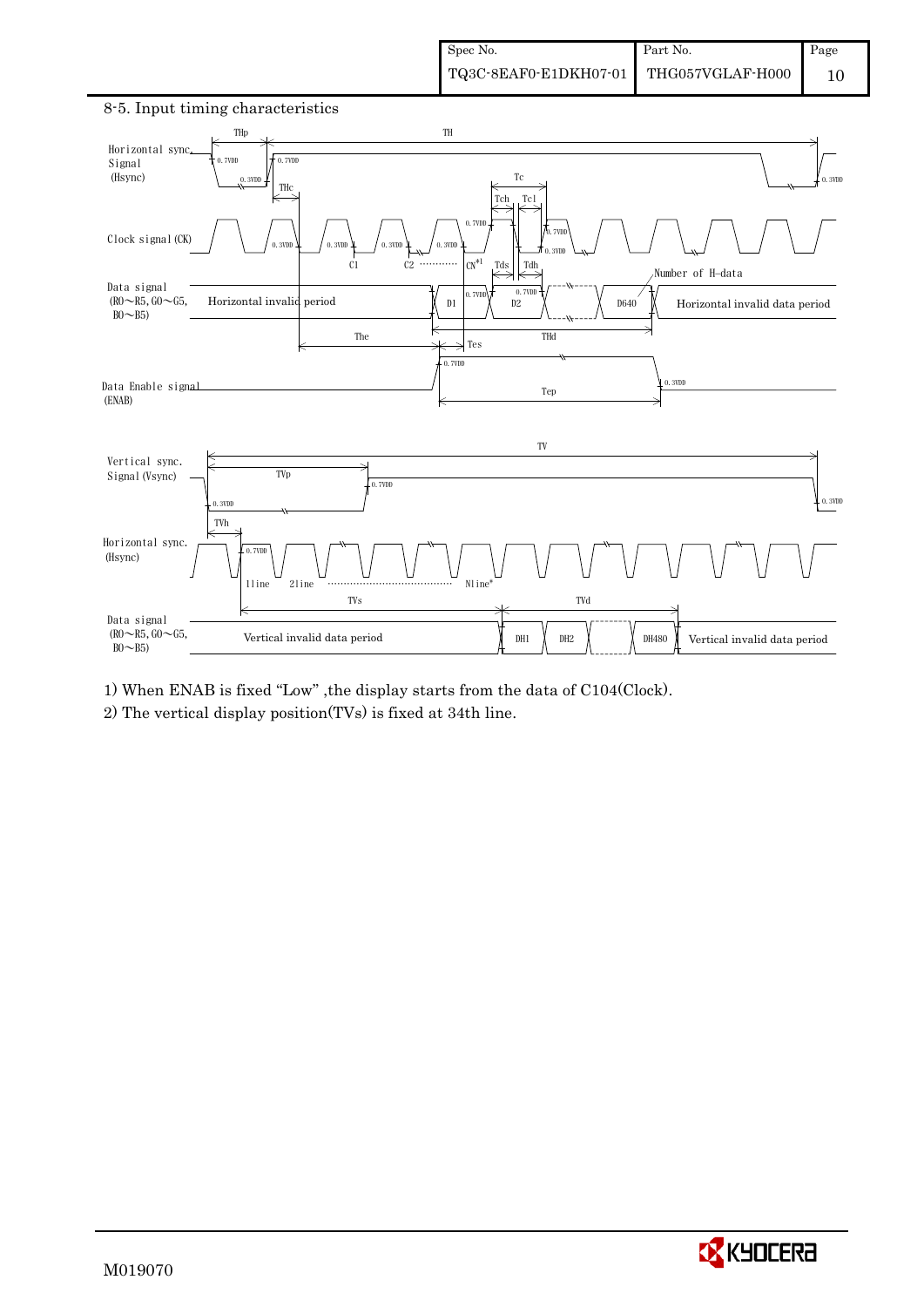$T_{\text{ann}}=25^\circ C$ 

## 9. Backlight characteristics

|                               |              |              |        |              |                  | $I$ cilip. $\sim$          |
|-------------------------------|--------------|--------------|--------|--------------|------------------|----------------------------|
| Item                          | Symbol       | Min.         | Typ.   | Max.         | Unit             | <b>Note</b>                |
| Supply voltage                | $V_{IN}B$    | $3.0\,$      |        | 5.5          | V                | Ta= $-20 \sim 70$ °C       |
| ON-OFF (ON)                   | $0.8V_{IN}B$ |              |        | $V_{IN}B$    | $\overline{V}$   |                            |
| ON-OFF (OFF)                  | <b>BLEN</b>  | $\mathbf{0}$ |        | $0.2V_{IN}B$ |                  |                            |
| LED forward current           |              |              | 25.0   |              | mA               | $VBRT=0 \sim 1.4V$         |
| 1), 2)                        | IF           |              | 5.0    |              |                  | $VBRT = 2.8V$              |
|                               |              |              | 760    | 980          | mA               | $V_{IN}B = 3.3V$ , IF=25mA |
| Supply current                | $I_{IN}B$    |              | 550    | 720          | mA               | $V_{IN}B = 5.0V$ , IF=25mA |
| Operating life time<br>3), 4) | $\mathbf T$  |              | 50,000 |              | $\boldsymbol{h}$ | $IF = 25mA$                |

1) For each LED.

2) A forward current below 8.0mA may reduce the brightness uniformity of the LED backlight. This is because the amount of light from each LED chip is different. Therefore, please evaluate carefully before finalizing the input current.

- 3) When brightness decrease 50% of minimum brightness.
- 4) Life time is estimated data. (Condition : IF=25mA, Ta=25°C in chamber).
- 5) When you start-up, please charge in sequence of  $V_{\text{IN}}B$ ->BLEN, or VBRT. When you shut-down, please stop in sequence of BLEN and/or VBRT- $>V_{IN}B$ .
- 6) Please do not connect the other than our backlight to this output connector on the PCB.
- 7) In case VDD and  $V_{\text{IN}}$ B are supplied by a single power source, VDD &  $V_{\text{IN}}$ B, and GND are connected directly and separately from the output on the power source. If the common wire are used for VDD & VINB, and for GND, and are split near the PCB, and connect to each LCD driving circuit and backlight driving circuit, a flicker might be occurred due to a ripple between the both circuit.



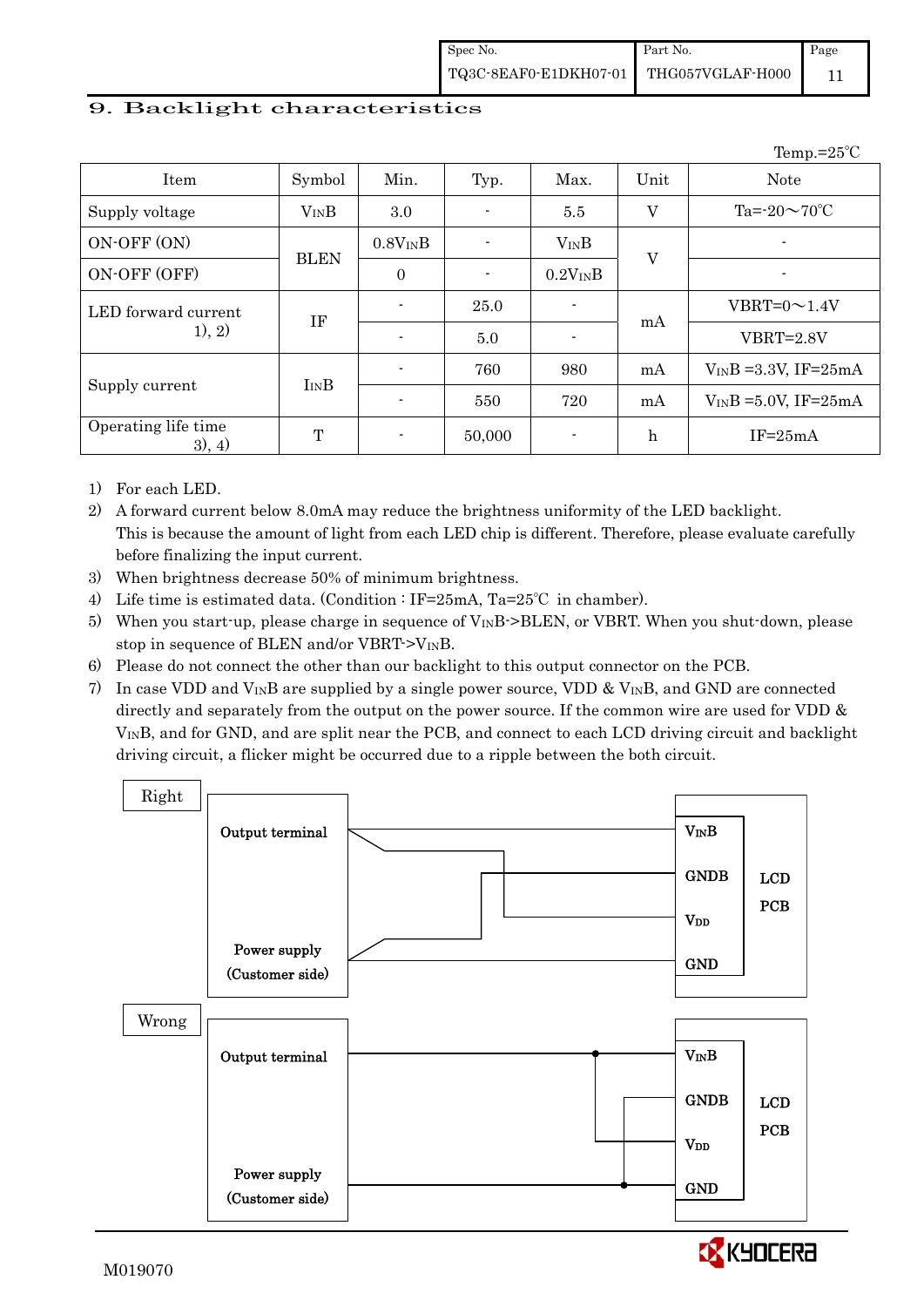## 8) VBRT-IF characteristics



# 10. Design guidance for analog touch panel

- 10-1 Electrical (In customer's design, please remember the following considerations.)
	- 1 Do not use the current regulated circuit.
	- 2 Keep the current limit with top and bottom layer. (Please refer to "Electrical absolute maxim um ratings" for details.)
	- 3 Analog T/P can not sense two points touching separately.
	- 4 A contact resistance is appeared at the touch point between top and bottom layer. After this resistance has stable read of the T/P position data.
	- 5 Because noise of inverter or peripheral circuits may interfere signal of touch panel itself it is necessary to design carefully in advance to avoid these noise problem.

#### 10-2 Software

- 1 Do the "User Calibration".
- 2 "User Caribration" may be needed with long term using. Include "User Caribration" menu in your software.
- 3 When drawing a line with a stylus, there may be a slight discontinuity when the stylus passes over a spacer-dot. If necessary, please provide a compensation feature within your software.

#### 10-3 Mounting on display and housing bezel

- 1 Do not use an adhesive tape to bond it on the front of T/P and hang it to the housing bezel.
- 2 Never expand the T/P top layer (PET-film) like a balloon by internal air pressure. The life of the T/P will be extremely short.
- 3 If a dew will be on the heat-sealed area or exposed traces at the end of a flexible tail, the migration of silver can occur. This will cause sometimes a short circuit.

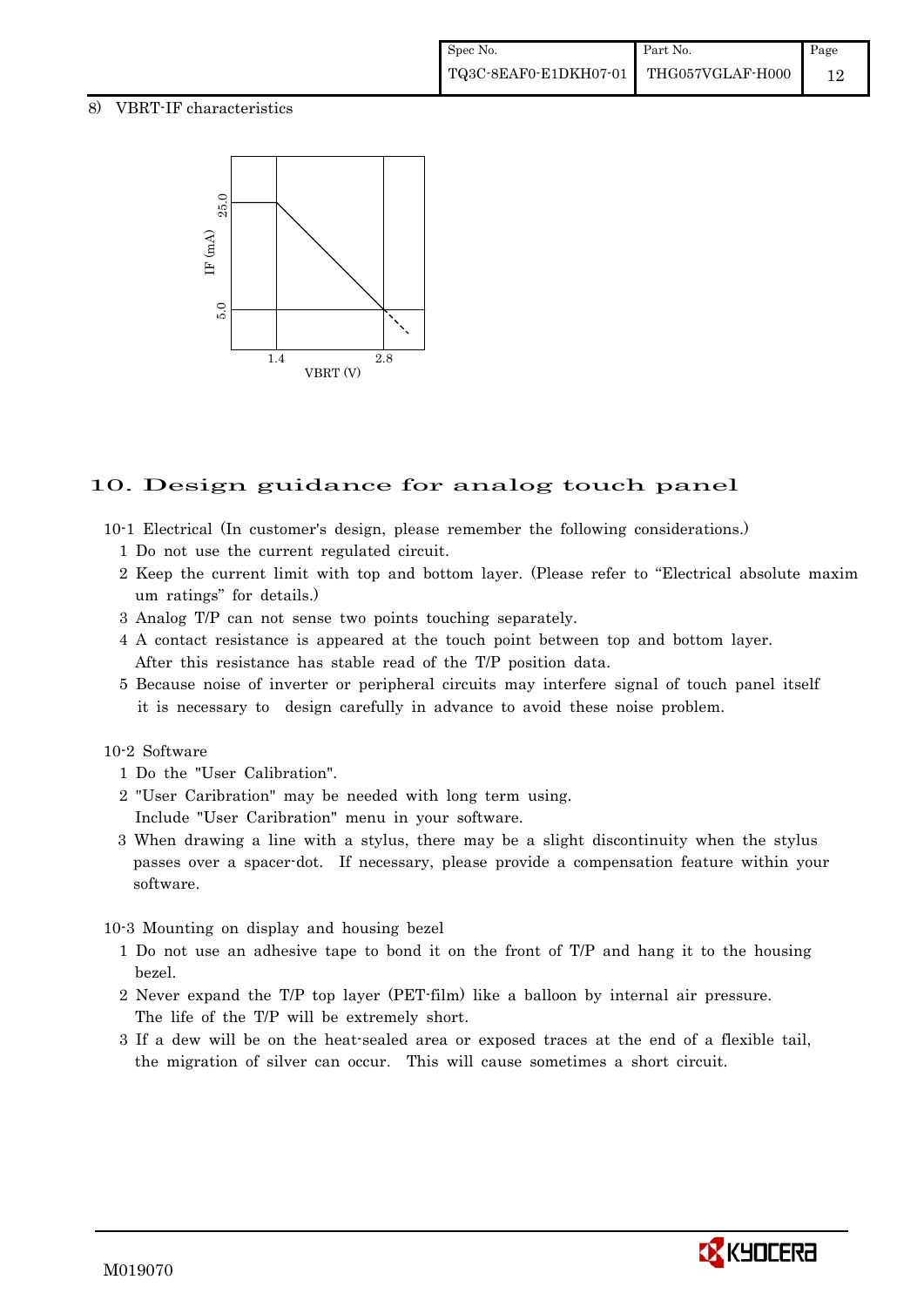## 11. Lot number identification

The lot number shall be indicated on the back of the backlight case of each LCD.

THG057VGLAF-H000 -  $\Box$  $\Box$   $\Box$   $\Box$   $\Box$  MADE IN  $\Box$  $\Box$  $\Box$  $\Box$  $\Box$ 

| $\downarrow \downarrow \quad \downarrow \quad \downarrow$ |  |      |
|-----------------------------------------------------------|--|------|
| $12 \quad 3 \quad 4$                                      |  | $-5$ |

- No1. No5. above indicate
	- 1. Year code
	- 2. Month code
	- 3. Date
	- 4. Version Number
	- 5. Country of origin (Japan or China)

| Year | 2009 | 2010 | 2011 | 2012 | 2013 | 2014 |
|------|------|------|------|------|------|------|
| Code | ັ    |      |      |      |      |      |

| Month | Jan. | Feb. | Mar. | Apr. | May | Jun. |
|-------|------|------|------|------|-----|------|
| Code  |      |      | ౿    |      |     |      |

| Month      | Jul. | Aug. | Sep. | Oct. | Nov. | Dec. |
|------------|------|------|------|------|------|------|
| $\rm Code$ |      |      | υ    | 77   |      |      |

## 12. Warranty

#### 12-1. Incoming inspection

Please inspect the LCD within one month after your receipt.

#### 12-2. Production warranty

 Kyocera warrants its LCD's for a period of 12 months from the ship date. Kyocera shall, by mutual agreement, replace or re-work defective LCD's that are shown to be Kyocera's responsibility.

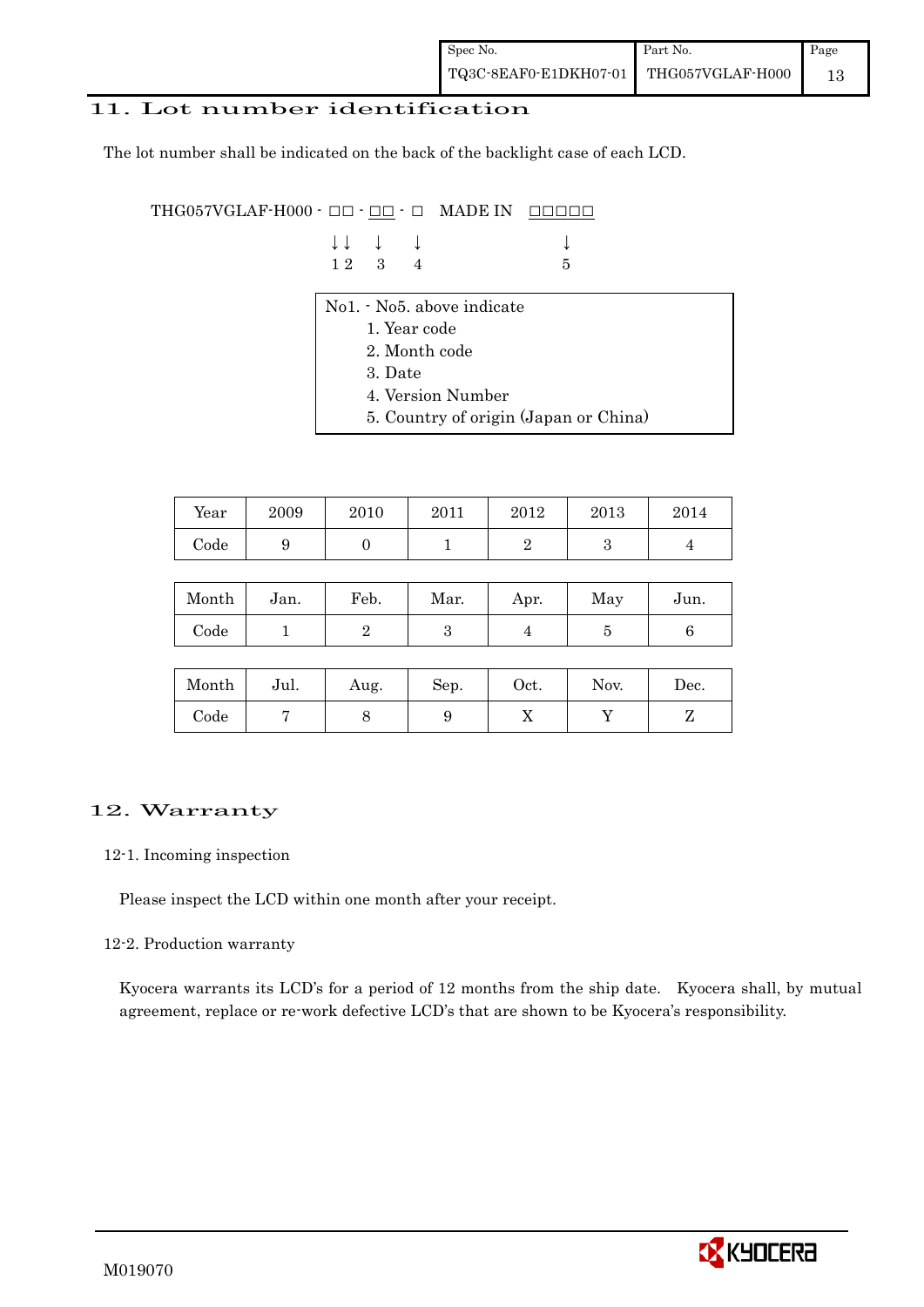## 13. Precautions for use

13-1. Installation of the LCD

- 1) The LCD module has a grounding hole. Please ground the module to prevent noise and to stabilize its performance as circumstances demand.
- 2) The LCD shall be installed so that there is no pressure on the LSI chips.
- 3) The LCD shall be installed flat, without twisting or bending.
- 4) Please design the housing window so that its edges are between the active area and the effective area of the LCD screen.
	- Must maintain a gap between inside of bezel and touch panel to avoid malfunction or electrode damage of touch panel.
- 5) Please refer to the following our recommendable value of Clamp-down torque when installing. Clamp-down torque :  $0.32 \pm 0.03$ N·m Please set up 'SPEED-LOW', 'SOFT START-SLOW' when using electric driver. Recommendable screw JIS tapping screw two types nominal dia.3.0mm installing boss hole depth 3.5±0.5mm Please be careful not to use high torque which may damage LCD module in installation.
- 13-2. Static electricity
	- 1) Since CMOS ICs are mounted directly onto the LCD glass, protection from static electricity is required.
	- 2) Workers should use body grounding. Operator should wear ground straps.

13-3. LCD operation

- 1) The LCD shall be operated within the limits specified. Operation at values outside of these limits may shorten life, and/or harm display images.
- 13-4. Storage
	- 1) The LCD shall be stored within the temperature and humidity limits specified. Store in a dark area, and protect the LCD from direct sunlight or fluorescent light.
	- 2) Always store the LCD so that it is free from external pressure onto it.

13-5. Usage

- 1) DO NOT store in a high humidity environment for extended periods. Polarizer degradation bubbles, and/or peeling off of the polarizer may result.
- 2) Do not push or rub the touch panel's surface with hard to sharp objects such as knives, or the touch panel may be scratched.
- 3) When the touch panel is dirty, gently wipe the surface with a soft cloth, sometimes moistened by a little Ethanol. If a hazardous chemical is dropped on the touch panel by mistake, wipe it off right away to prevent human contact.
- 4) Touch panel edges are sharp. Handle the touch panel with enough care to prevent cuts.
- 5) Always keep the LCD free from condensation during testing. Condensation may permanently spot or stain the polarizer.
- 6) Do not pull the LED lead wires and do not bend the root of the wires. Housing should be designed to protect LED lead wires from external stress.
- 7) Do not disassemble LCD module because it will result in damage.
- 8) This Kyocera LCD module has been specifically designed for use in general electronic devices, but not for use in a special environment such as usage in an active gas. Hence, when the LCD is supposed to be used in a special environment, evaluate the LCD thoroughly beforehand and do not expose the LCD to chemicals such as an active gas.
- 9) Please do not use solid-base image pattern for long hours because a temporary afterimage may appear. We recommend using screen saver etc. in cases where a solid-base image pattern must be used.
- 10) Liquid crystal may leak when the module is broken. Be careful not to let the fluid go into your eyes and mouth. In the case the fluid touches your body; rinse it off right away with water and soap.

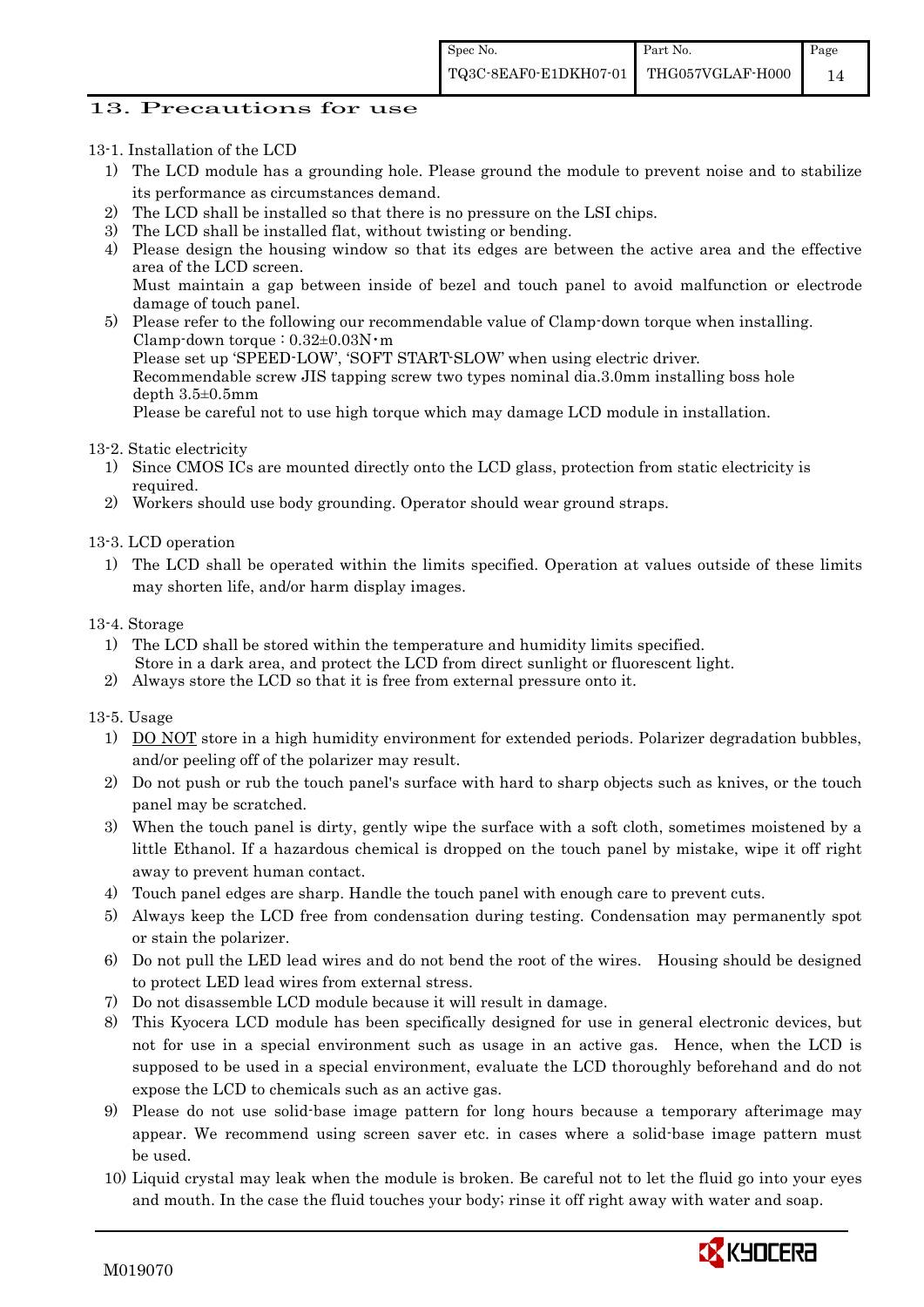## 14. Reliability test data

| Test item                            | Test condition                                                                                       | Test time               |                                                                                     | Judgement                                                                  |
|--------------------------------------|------------------------------------------------------------------------------------------------------|-------------------------|-------------------------------------------------------------------------------------|----------------------------------------------------------------------------|
| High temp.<br>atmosphere             | $80^{\circ}$ C                                                                                       | 240h                    | Display function<br>Display quality<br>Current consumption                          | $\therefore$ No defect<br>: No defect<br>: No defect                       |
| Low temp.<br>atmosphere              | $-30\degree C$                                                                                       | 240h                    | Display function<br>Display quality<br>Current consumption                          | $\therefore$ No defect<br>$\therefore$ No defect<br>$\therefore$ No defect |
| High temp.<br>humidity<br>atmosphere | $40^{\circ}$ C 90% RH                                                                                | 240h                    | Display function<br>Display quality<br>Current consumption                          | $\therefore$ No defect<br>$\therefore$ No defect<br>$\therefore$ No defect |
| Temp. cycle                          | $-30\degree C$<br>0.5 <sub>h</sub><br>R.T.<br>0.5 <sub>h</sub><br>$80^{\circ}$ C<br>0.5 <sub>h</sub> | 10cycles                | Display function<br>Display quality<br>Current consumption                          | $\therefore$ No defect<br>$\therefore$ No defect<br>$\therefore$ No defect |
| High temp.<br>operation              | $70^{\circ}$ C                                                                                       | 500 <sub>h</sub>        | Display function<br>Display quality<br>Current consumption                          | $\therefore$ No defect<br>$\therefore$ No defect<br>: No defect            |
| Point<br>Activation<br>life          | Polyacetal stylus<br>(R0.8)<br>Hitting force 3N<br>Hitting speed<br>2 time/s                         | one<br>million<br>times | Terminal resistance<br>Insulation resistance<br>Linearity<br><b>Actuation Force</b> | : No defect<br>: No defect<br>: No defect<br>$\therefore$ No defect        |

1) Each test item uses a test LCD only once. The tested LCD is not used in any other tests.

2) The LCD is tested in circumstances in which there is no condensation.

- 3) The reliability test is not an out-going inspection.
- 4) The result of the reliability test is for your reference purpose only. The reliability test is conducted only to examine the LCD's capability.

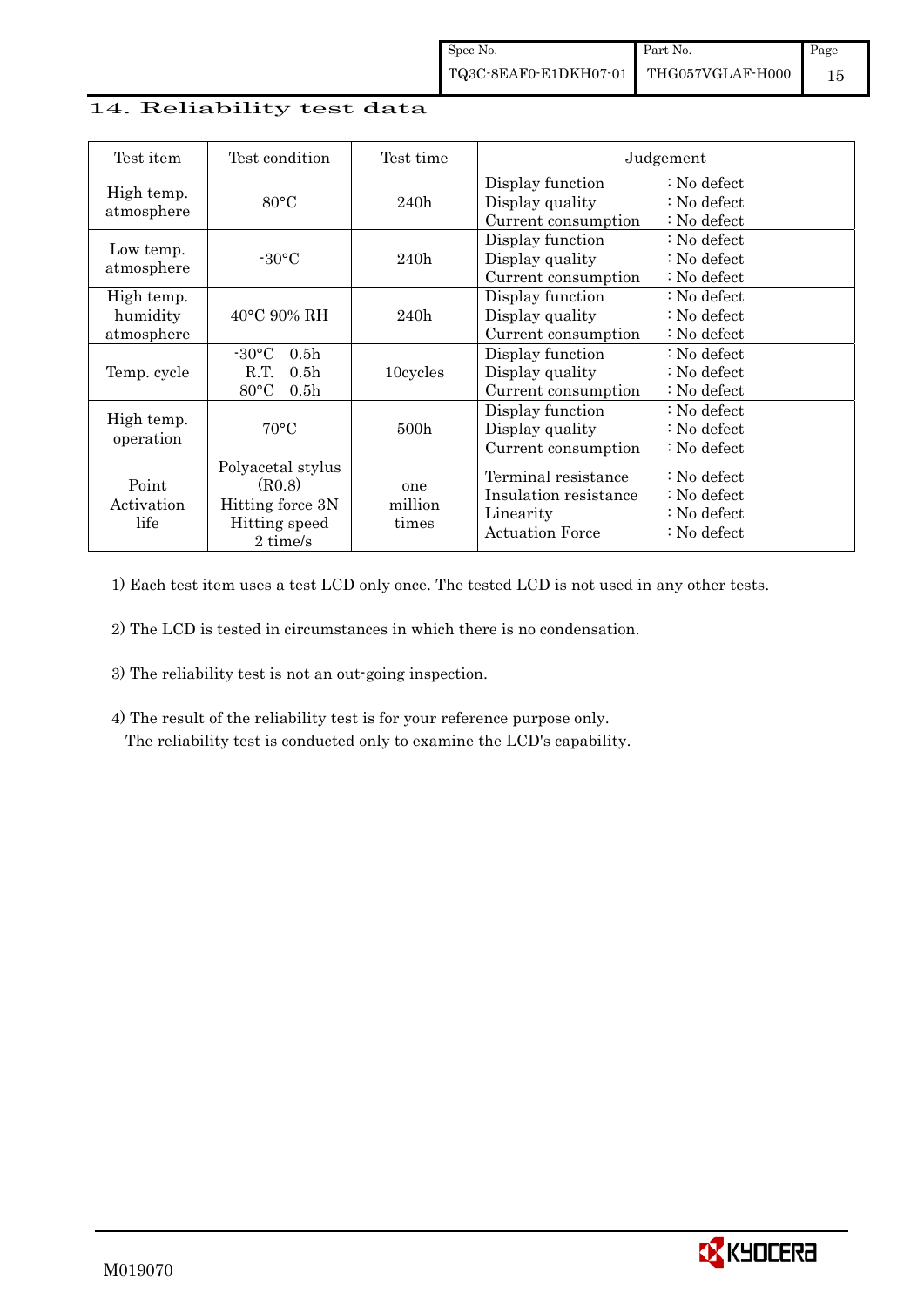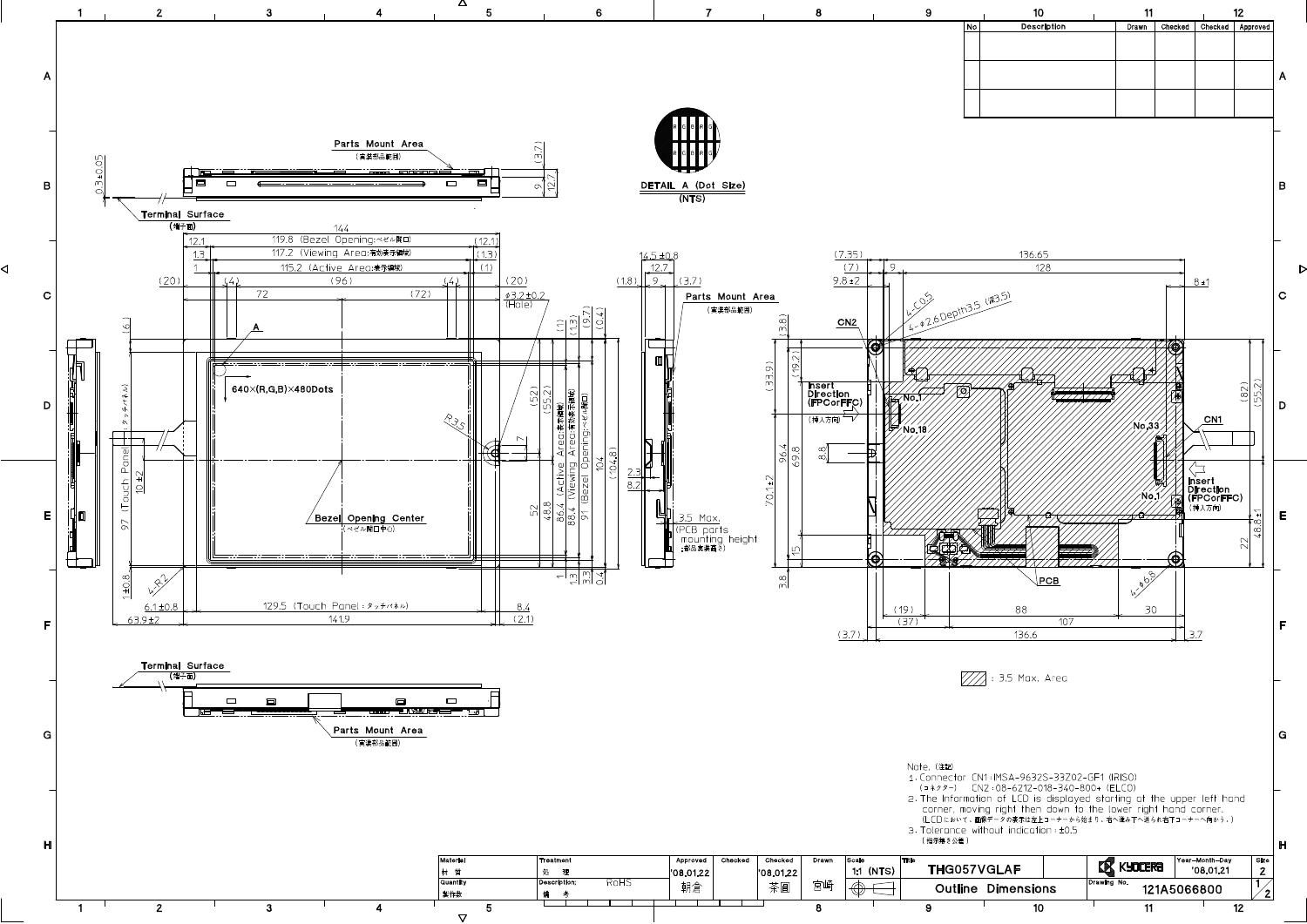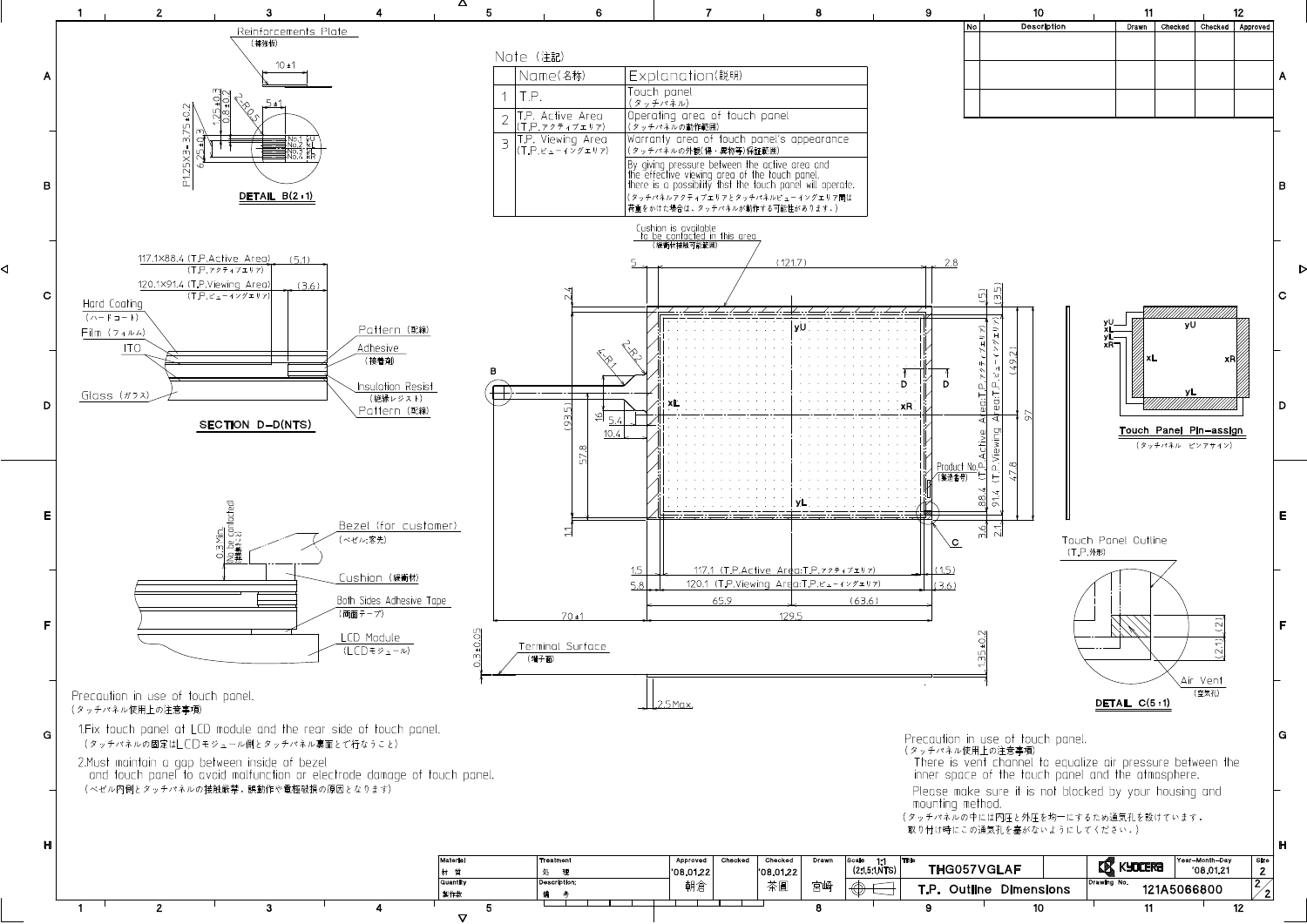|        | Spec No. TQ3C-8EAF0-E2DKH07-01 |
|--------|--------------------------------|
| - Date | March 30, 2009                 |

# KYOCERA INSPECTION STANDARD

# TYPE : THG057VGLAF-H000

 KYOCERA CORPORATION KAGOSHIMA HAYATO PLANT LCD DIVISION

| Original         | Designed by $:$ Engineering dept. |         |          | Confirmed by $:QA$ dept.                |          |
|------------------|-----------------------------------|---------|----------|-----------------------------------------|----------|
| Issue Date       | Prepared                          | Checked | Approved | Checked                                 | Approved |
| January 21, 2008 | O. Ajisaka                        |         |          | H. Tokunni ri G. Matrimoto J. Sakaguchi | ful      |

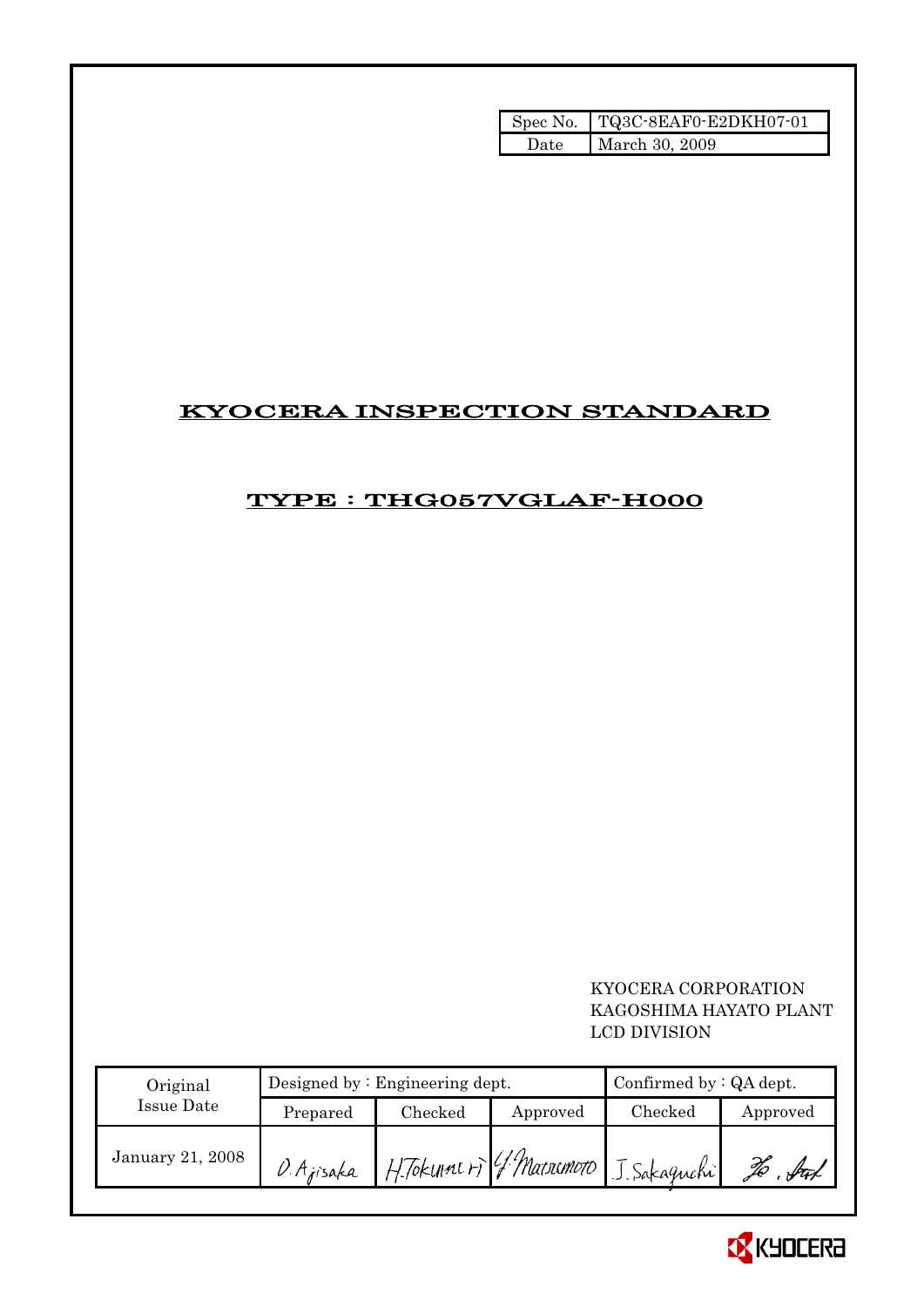| Spec No.                               | Part No. | Page |
|----------------------------------------|----------|------|
| TQ3C-8EAF0-E2DKH07-01 THG057VGLAF-H000 |          |      |

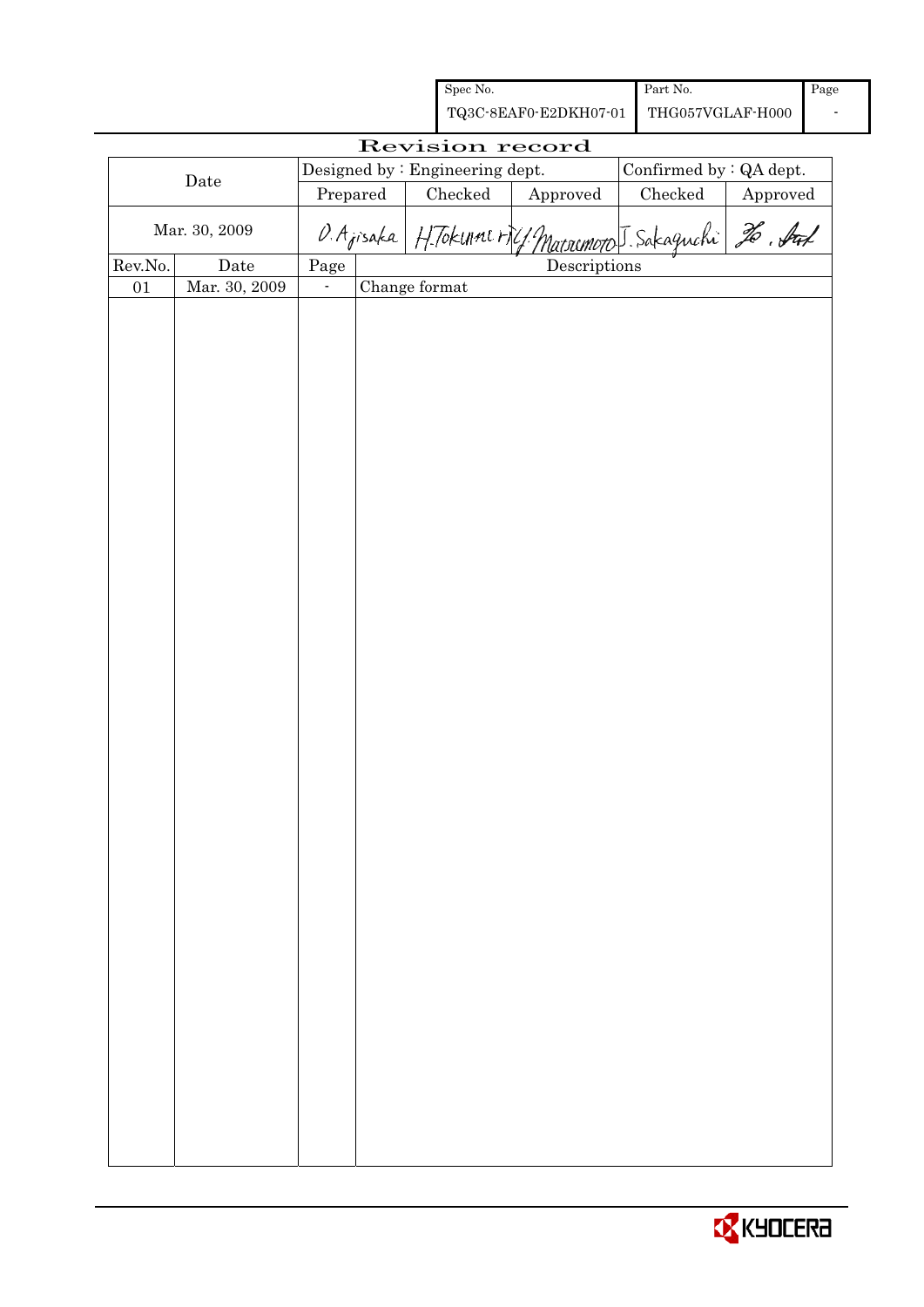|                          | Visuals specification |
|--------------------------|-----------------------|
| $1)$ $N_{\alpha+\alpha}$ |                       |

| 1) Note         |                |                                                                                                                                                                          |                                                                                                                                                                     |  |  |  |  |
|-----------------|----------------|--------------------------------------------------------------------------------------------------------------------------------------------------------------------------|---------------------------------------------------------------------------------------------------------------------------------------------------------------------|--|--|--|--|
|                 |                |                                                                                                                                                                          | Note                                                                                                                                                                |  |  |  |  |
| General         | 1.<br>consent. |                                                                                                                                                                          | Customer identified anomalies not defined within this inspection standard shall be<br>reviewed by Kyocera, and an additional standard shall be determined by mutual |  |  |  |  |
|                 | 2.             | This inspection standard about the image quality shall be applied to any defect within<br>the effective viewing area and shall not be applicable to outside of the area. |                                                                                                                                                                     |  |  |  |  |
|                 |                |                                                                                                                                                                          |                                                                                                                                                                     |  |  |  |  |
|                 | 3.             | Inspection conditions                                                                                                                                                    |                                                                                                                                                                     |  |  |  |  |
|                 | Luminance      |                                                                                                                                                                          | : 500 Lux min.                                                                                                                                                      |  |  |  |  |
|                 |                | Inspection distance                                                                                                                                                      | $:300$ mm.                                                                                                                                                          |  |  |  |  |
|                 | Temperature    |                                                                                                                                                                          | : 25 $\pm$ 5°C                                                                                                                                                      |  |  |  |  |
|                 | Direction      |                                                                                                                                                                          | : Directly above                                                                                                                                                    |  |  |  |  |
| Definition of   | Dot defect     | Bright dot defect                                                                                                                                                        | The dot is constantly "on" when power applied to the                                                                                                                |  |  |  |  |
| inspection item |                |                                                                                                                                                                          | LCD, even when all "Black" data sent to the screen.                                                                                                                 |  |  |  |  |
|                 |                |                                                                                                                                                                          | Inspection tool: 5% Transparency neutral density filter.                                                                                                            |  |  |  |  |
|                 |                |                                                                                                                                                                          | Count dot: If the dot is visible through the filter                                                                                                                 |  |  |  |  |
|                 |                |                                                                                                                                                                          | Don't count dot: If the dot is not visible through the                                                                                                              |  |  |  |  |
|                 |                |                                                                                                                                                                          | filter<br><b>GBR</b><br>GBRG<br>RGBRGBRGB<br>dot defect<br>RGBRGBRGB                                                                                                |  |  |  |  |
|                 |                | Black dot defect                                                                                                                                                         | The dot is constantly "off" when power applied to the                                                                                                               |  |  |  |  |
|                 |                |                                                                                                                                                                          | LCD, even when all "White" data sent to the screen.                                                                                                                 |  |  |  |  |
|                 |                | Adjacent dot                                                                                                                                                             | Adjacent dot defect is defined as two or more bright dot<br>defects or black dot defects.                                                                           |  |  |  |  |
|                 |                |                                                                                                                                                                          | RGBRGBRGB<br>$RG$ B $RG$ B $RG$ B<br>dot defect<br>RGBRGBRGB                                                                                                        |  |  |  |  |
|                 | External       | Bubble, Scratch,                                                                                                                                                         | Visible operating (all pixels "Black" or "White") and non                                                                                                           |  |  |  |  |
|                 | inspection     | Foreign particle                                                                                                                                                         | operating.                                                                                                                                                          |  |  |  |  |
|                 |                | (Polarizer, Cell,                                                                                                                                                        |                                                                                                                                                                     |  |  |  |  |
|                 |                | Backlight)                                                                                                                                                               |                                                                                                                                                                     |  |  |  |  |
|                 |                | Appearance                                                                                                                                                               | Does not satisfy the value at the spec.                                                                                                                             |  |  |  |  |
|                 |                | inspection                                                                                                                                                               |                                                                                                                                                                     |  |  |  |  |
|                 | Definition     | Definition of circle size                                                                                                                                                | Definition of linear size                                                                                                                                           |  |  |  |  |
|                 | of size        |                                                                                                                                                                          |                                                                                                                                                                     |  |  |  |  |
|                 |                | $d = (a + b)/2$                                                                                                                                                          |                                                                                                                                                                     |  |  |  |  |

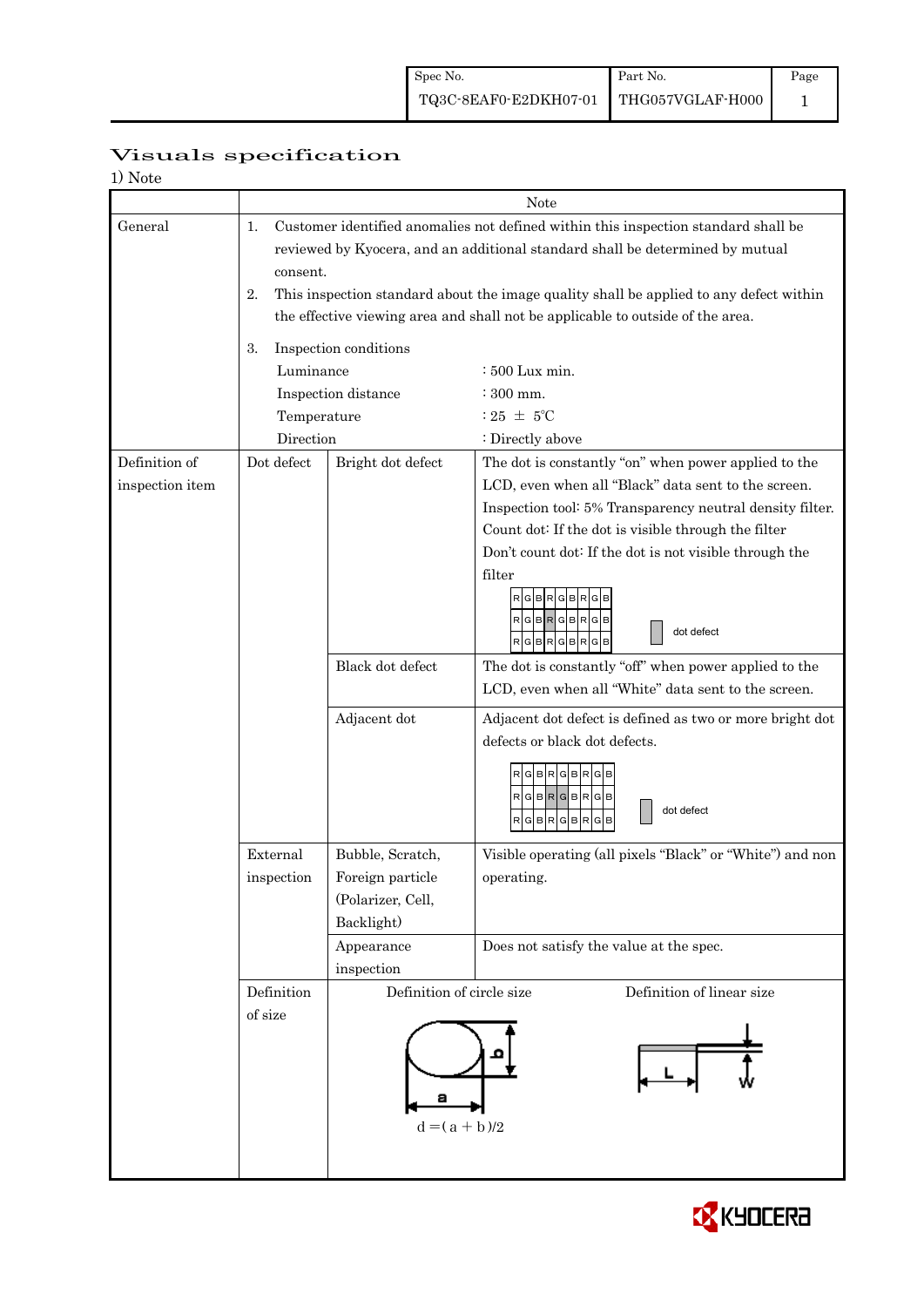| Spec No.                               | Part No. | Page |
|----------------------------------------|----------|------|
| TQ3C-8EAF0-E2DKH07-01 THG057VGLAF-H000 |          |      |

## 2) Standard

| Classification      |        | Inspection item                    |                      | Judgement standard               |                     |                                  |                                  |  |
|---------------------|--------|------------------------------------|----------------------|----------------------------------|---------------------|----------------------------------|----------------------------------|--|
| Defect<br>Dot       |        | Bright dot defect                  |                      | $\colon$ 4<br>Acceptable number  |                     |                                  |                                  |  |
| (in LCD             | defect |                                    |                      | Bright dot spacing               |                     | : 5 mm or more                   |                                  |  |
| glass)<br>Others    |        | Black dot defect                   |                      | Acceptable number                |                     | $\div$ 5                         |                                  |  |
|                     |        |                                    |                      | Bright dot spacing               |                     | $\frac{1}{2}$ 5 mm or more       |                                  |  |
|                     |        | 2 dot join                         | Bright dot<br>defect | Acceptable number                |                     | $\colon 2$                       |                                  |  |
|                     |        |                                    | Black dot<br>defect  | Acceptable number<br>$\colon 3$  |                     |                                  |                                  |  |
|                     |        | 3 or more dots join                |                      | Acceptable number                |                     | $\colon 0$                       |                                  |  |
|                     |        | Total dot defects                  |                      | Acceptable number<br>$:5$ Max    |                     |                                  |                                  |  |
|                     |        | White dot, Dark dot                |                      |                                  |                     |                                  |                                  |  |
|                     |        | (Circle)                           |                      | Size (mm)                        |                     | Acceptable number                |                                  |  |
|                     |        |                                    |                      | $d \leq 0.2$                     |                     | (Neglected)                      |                                  |  |
|                     |        |                                    |                      | $0.2 \le d \le 0.4$              |                     |                                  | $\overline{5}$                   |  |
|                     |        |                                    |                      | $0.4~\leq~\mathrm{d}~\leq~0.5$   |                     |                                  | $\sqrt{3}$                       |  |
|                     |        |                                    |                      | 0.5 < d                          |                     |                                  | $\Omega$                         |  |
|                     |        |                                    |                      |                                  |                     |                                  |                                  |  |
| External inspection |        | Polarizer (Scratch)                |                      |                                  |                     |                                  |                                  |  |
| (Defect on          |        |                                    |                      | Width (mm)<br>$W~\leq~0.1$       | Length (mm)         |                                  | Acceptable number<br>(Neglected) |  |
| Polarizer or        |        |                                    |                      |                                  | L $\leq 5.0$        |                                  | (Neglected)                      |  |
| between Polarizer   |        |                                    |                      | $0.1 \le W \le 0.3$              | $5.0 \leq L$        |                                  | $\mathbf{0}$                     |  |
| and LCD glass)      |        |                                    |                      | $0.3 \leq W$                     |                     |                                  | $\Omega$                         |  |
|                     |        | Polarizer, Touch panel             |                      |                                  |                     |                                  |                                  |  |
|                     |        |                                    |                      |                                  |                     |                                  |                                  |  |
|                     |        | (Bubble, Dent)                     |                      | Size (mm)<br>$d \leq 0.2$        |                     | Acceptable number<br>(Neglected) |                                  |  |
|                     |        | Foreign particle                   |                      | $0.2\,<\,\mathrm{d}\,\leq\,0.3$  |                     | $\bf 5$                          |                                  |  |
|                     |        |                                    |                      | $0.3\,<\,\mathrm{d}\,\leq\,0.5$  |                     | $\sqrt{3}$                       |                                  |  |
|                     |        |                                    |                      | 0.5 < d                          |                     |                                  | $\overline{0}$                   |  |
|                     |        |                                    |                      |                                  |                     |                                  |                                  |  |
|                     |        | (Circle shape)<br>Foreign particle |                      | Size (mm)                        |                     | Acceptable number                |                                  |  |
|                     |        |                                    |                      | $d~\leq~0.2$                     |                     | (Neglected)                      |                                  |  |
|                     |        |                                    |                      | $0.2\,<\,\mathrm{d}\,\leq\,0.4$  |                     | 5                                |                                  |  |
|                     |        |                                    |                      | $0.4\,<\,\mathrm{d}\,\leq\,$ 0.5 |                     | $\sqrt{3}$                       |                                  |  |
|                     |        |                                    |                      | 0.5 < d                          |                     |                                  | $\boldsymbol{0}$                 |  |
|                     |        |                                    |                      |                                  |                     |                                  |                                  |  |
|                     |        | (Linear shape)<br>Scratch          |                      | Width (mm)<br>Length (mm)        |                     | Acceptable number                |                                  |  |
|                     |        |                                    |                      | $W~\leq~0.03$                    |                     |                                  | (Neglected)                      |  |
|                     |        |                                    |                      | $0.03 \le W \le 0.1$             | L $\leq$ 2.0        |                                  | (Neglected)                      |  |
|                     |        |                                    |                      |                                  | $2.0 \le L \le 4.0$ |                                  | $\boldsymbol{3}$                 |  |
|                     |        |                                    |                      |                                  | $4.0 \leq L$        |                                  | $\overline{0}$                   |  |
|                     |        |                                    |                      | $0.1 \leq W$                     |                     |                                  | (According to                    |  |
|                     |        |                                    |                      |                                  |                     |                                  | circular shape)                  |  |